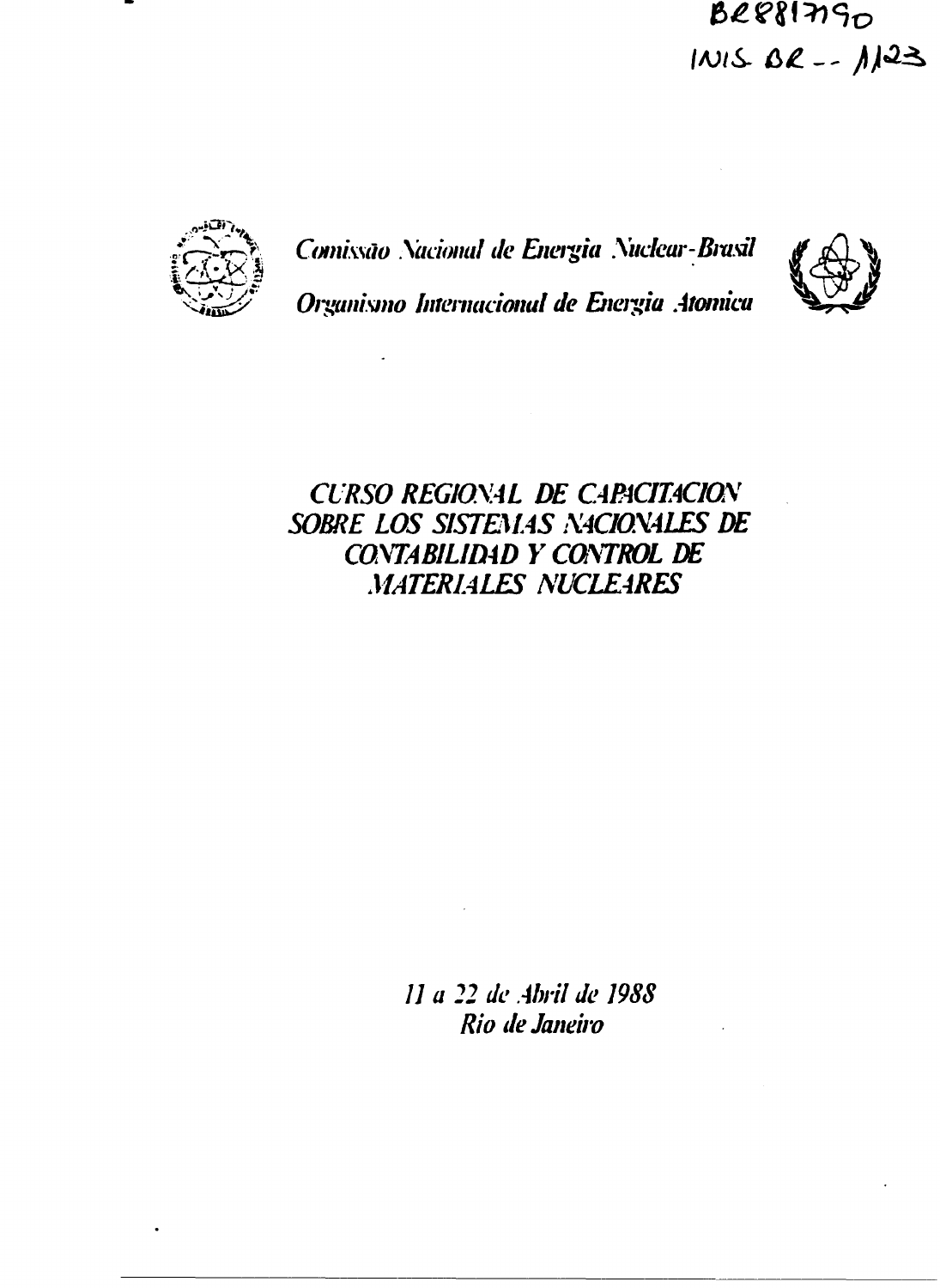**NUCLEAR MATERIAL CONTROL AT IEA-R1 NUCLEAR RESEARCH REACTOR Department of Nuclear Reactors and Experimental Loops Division of Reactors and Nuclear Experiments**

**IPEN-CNEN**

**1. Introduction**

**2. Recording System**

**2.1. Records**

**2.2. Reports**

**3. Control Measurements System and Verification of Physical Inventory**

**3.1. Control Measurements**

**3.2. Physical Inventory Verification**

**4. Annexes . .**

**4.1. General Information: on Nuclear Research Reactor IEA-R1 .4.2. Nuclear Code for Burnup Calculation - ORBURN UP**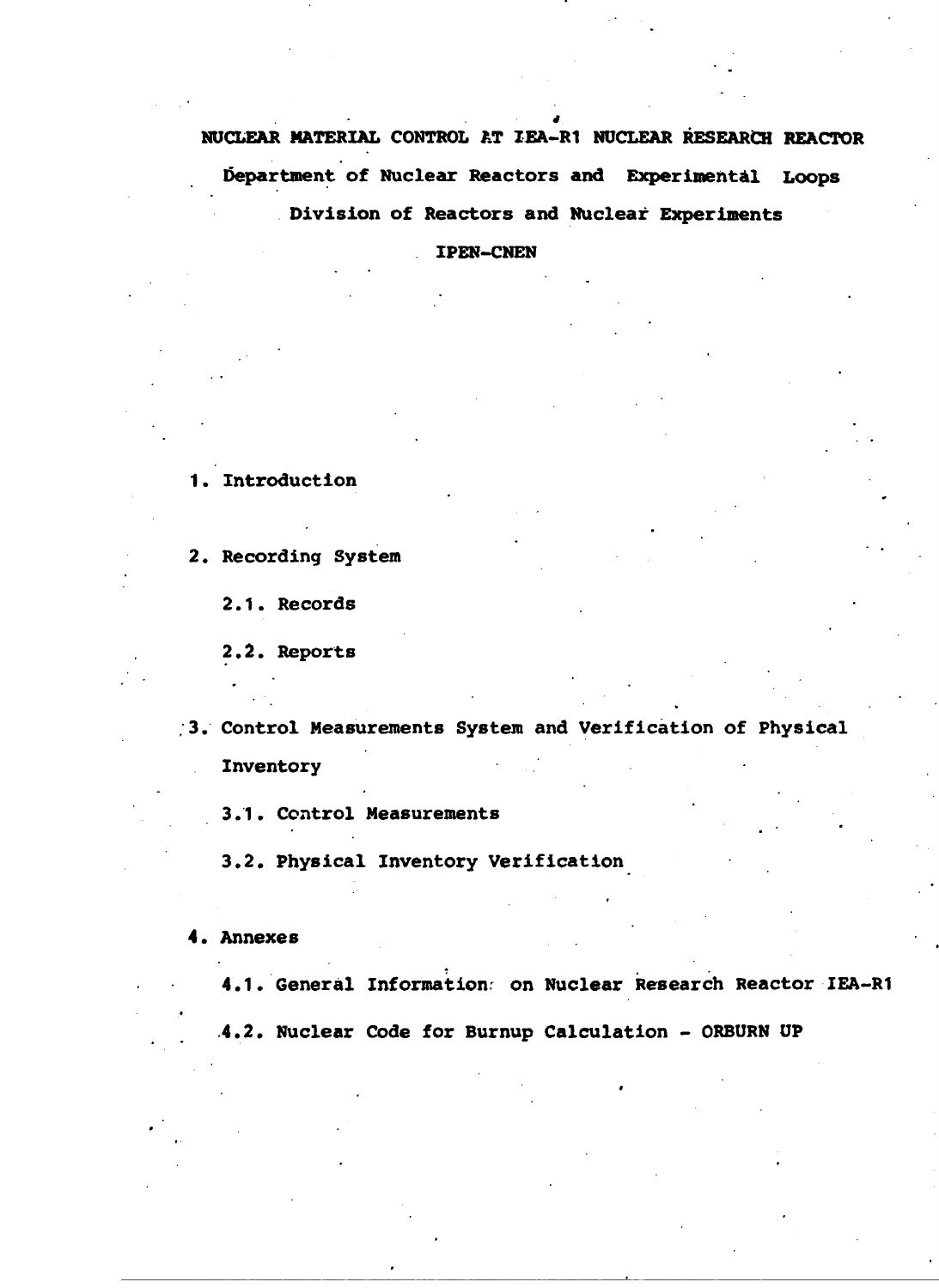#### 1. Introduction

**The IEA-R1 nuclear reactor balance area is accepted as a class I area by the Brazilian National Commission on Nuclear Energy ("Norma Experimental CNEN/NE-2.02 - Abril/Í982- "Controle de. Material Nuclear, Equipamento Especificado e Ma terial Especificado") and this is due to the fact that the** reactor stores enriched U<sup>235</sup> in amounts exceeding 50 grams.

**Inside this area, are stored the fission chambers and fuel elements used in the operation of IEA-R1. nuclear research reactor and these are under international safeguards agreements INFCIRC 110 and INPCIRC 237.**

**These nuclear materials receive a physical and administrative control, as specified to class I materials.**

#### **2. Recording System**

**The recording system is done in order to make easier the location of the nuclear materal and to perform a balance of the material inside the area**

**2,1. Records**

**The accountability record on nuclear material**

**describes:**

- **a) physical form, chemical form, nuclear material quantity and fissile . isotopes quantity, identification number and location of each inventory item;**
- **b) arriving place, destiny, nuclear material and fissile isotopes quantity associated to each variation of the inventory and occuxence date;**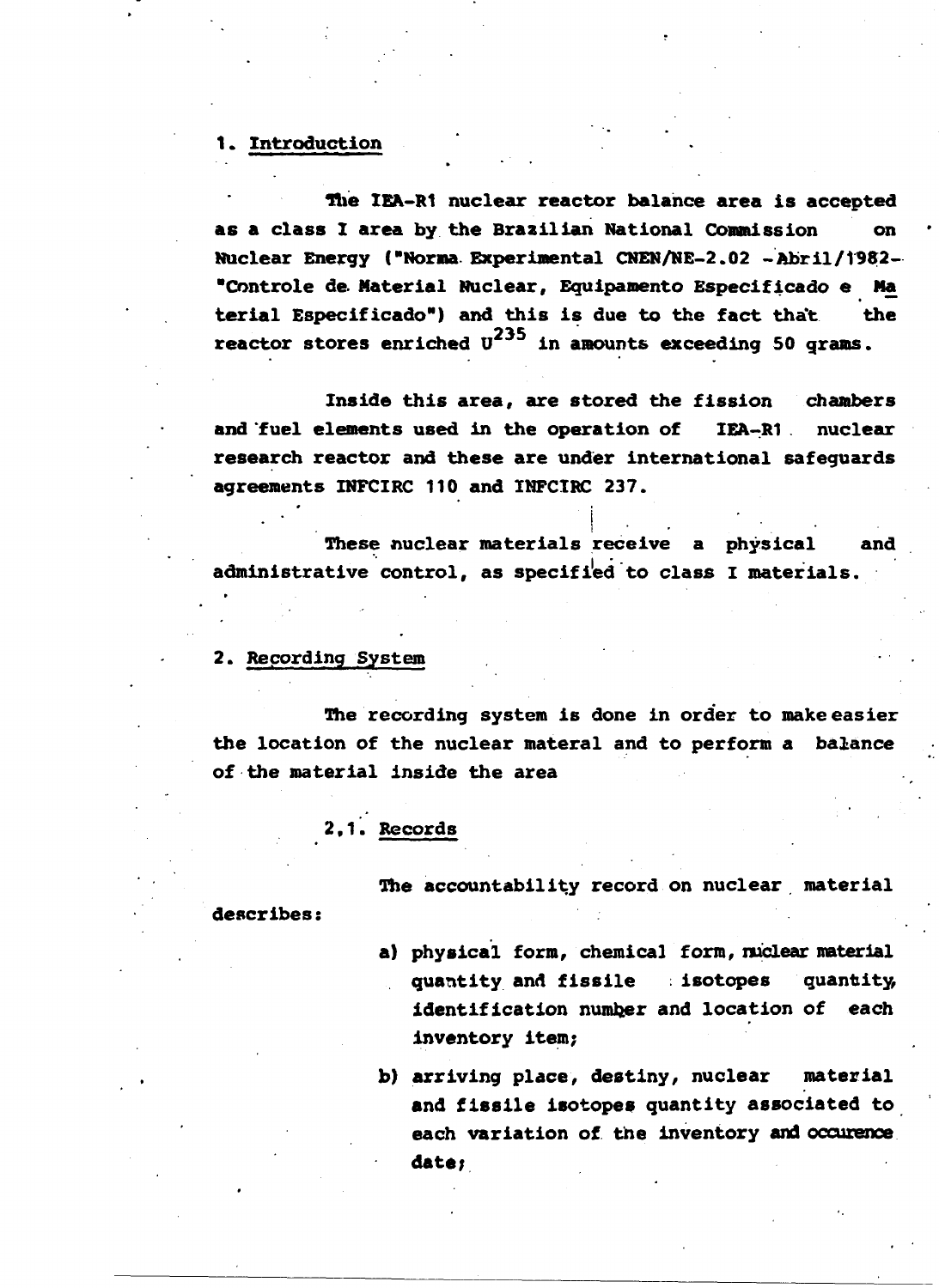- c) documentation referent to each transfer **nuclear material inside several balance areas and between different balance areas;**
- **d) results of the physical inventory, showing the • identification number, fissile isotopes quantity : nuclear material quantity, and the total anoint** of all nuclear material shown by the inventory;
- **e) all corrections and modifications done,and all \* the documents related to these corrections;**
- **f) separated records are kept for nuclear material subjected to each safeguards agreement.' .**

**The following examples show the documentation used, for recordings •.'••••.**

- **• - Individual Data Fuel Element .**
- **Fission Chamber Situation**
- **Authorization for Transferimj Nuclear Material**
- **Notification for Transfering Nuclear Material . •**
- **2.2. Reports**

i

**The following balance reports are sent to - the National Commission of Nuclear Energy each six monthst**

- **a) a material balance report that describes nuclear** material quantity, fissile material quantity of **the initial inventory, inventory' varration ,** ending inventory;
- **b) a physical inventory report that lists all inventory items, physical form, chemical form,' nuclear material quantity and fissile isotopes . quantity; .. .**

**. c) an operation report that describes the reactor operations during the period of time covered by the report, fissile isotopes burned up and** produced;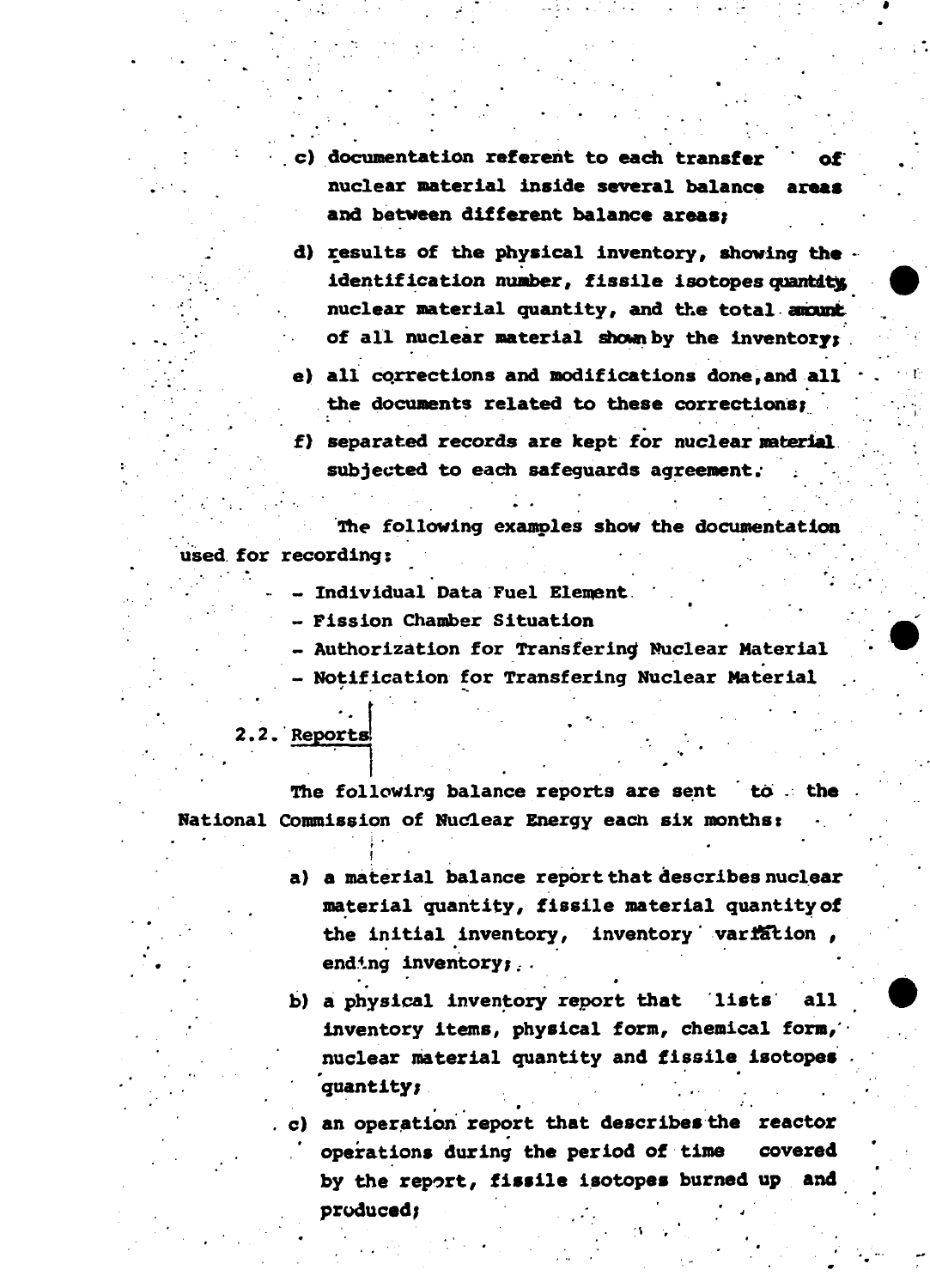**The following examples show the document used:**

**Material Balance Report**

**Fuel Situation As Of**

**Operation Report**

### **3. Control Measurements System and Verification of Physical Inventory**

#### **3.1. Control Measurements**

**Here is câlculeted the uranium burn up and the Plutonium production. The uranium burn-up is calculated by a computational method named "ORBURNUP" that shows the burned up mass and the final mass of each fuel element that participated of any reactor core configuration, as well as the same reactor core configuration, at the same time that is shows the burn up percent in one configuration and the total fuel element burn up since its first use in the reactor core.**

#### **3.2. Physical Inventory Verification**

**Die nuclear material location is made by means of the record of the site of utilization or storage of the fuel elements or fission chambers. For this purpose, the forms:"Fuel Element Situation in the Storage Rack and Decay Pool as of", "Reactor Mapping Core" and another form for registering the position of storage of tubes in the first floor of the reactor building are used. The nuclear material location is revised at each configuration changing of the reactor core.**

**The fol] wing examples uhow the reports used:**

**- Fuel Element Situation in the Storage Rack and Decay Pool As Of**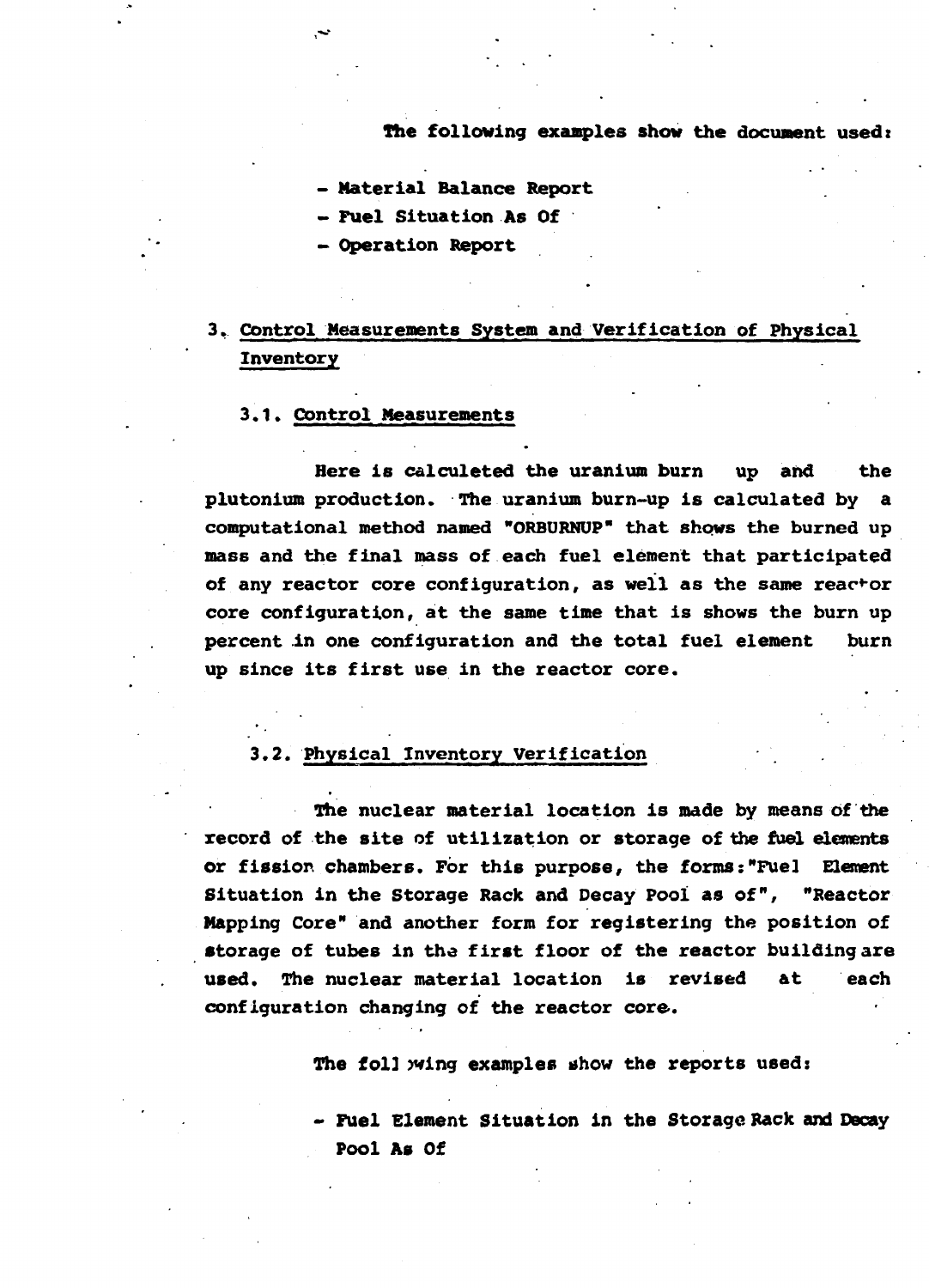| $\mathcal{L}^{\text{max}}_{\text{max}}$ , where $\mathcal{L}^{\text{max}}_{\text{max}}$<br>- Reactor Mapping Core |
|-------------------------------------------------------------------------------------------------------------------|
| - Localization of IEA-R1 nuclear reactor fuel                                                                     |
| element and reflector element in the first floor                                                                  |
| of reactor building.                                                                                              |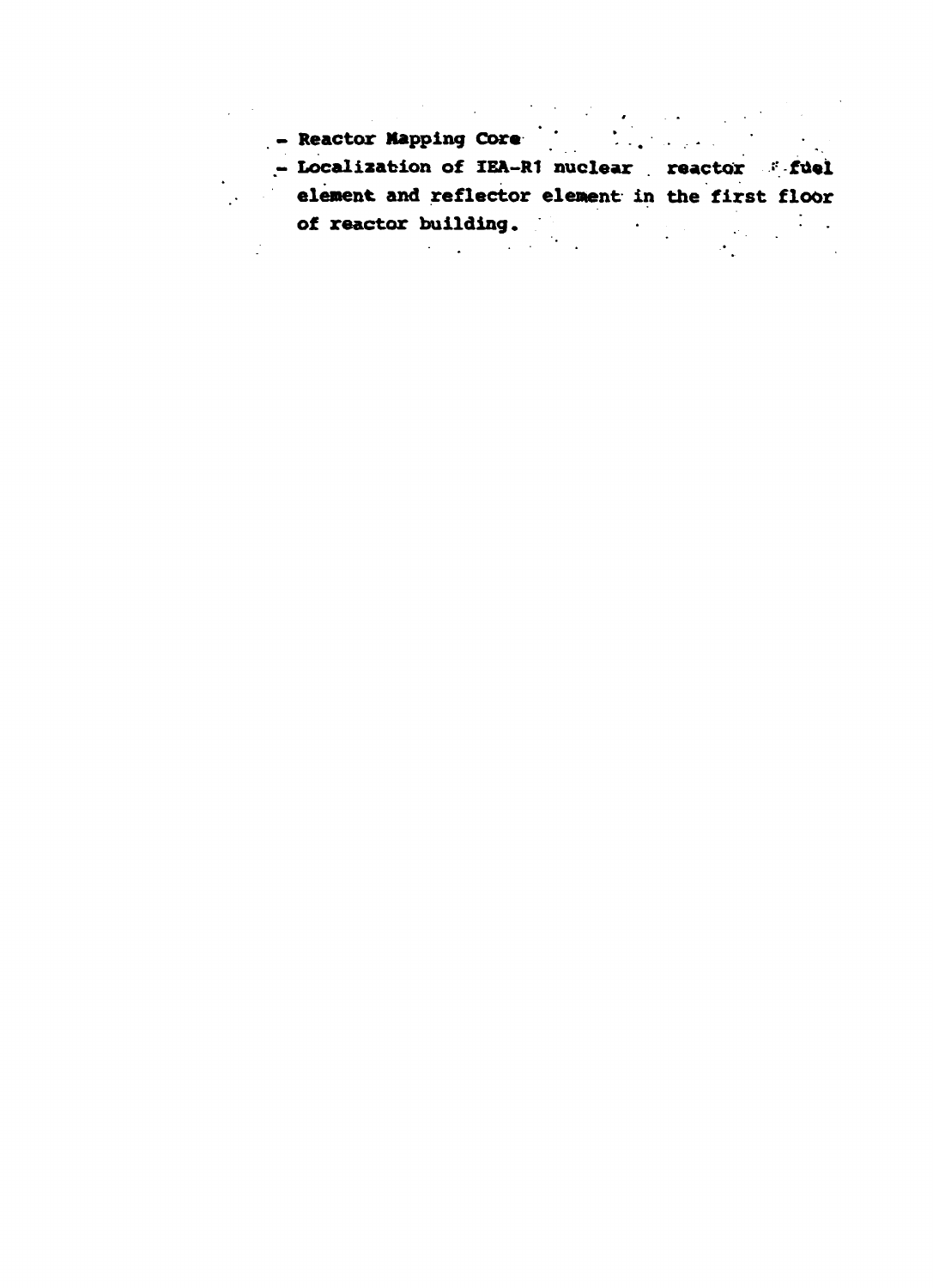#### **ANNEX I**

#### General information on Nuclear Research Reactor IEA-R1

The Nuclear Research Reactor IEA-R1 is of swimming pool type, light water moderated and graphite reflected. The first start-up was on September 16<sup>th</sup>, 1957. The MTR current fuel is uranium enriched at 93% in the isotope U-235, but a conversion to 20% enrichment is being per formed. The operating power reactor is 2 Mw and the present utilization is 8 hours per day, 5 days per week. The reactor is being prepared to. operate continuously at 5 Mw.

The research reactor IEA-R1 main uses are:

- Radioisotopes production for medical, agriculture and industrial aplications such as: Iodine-131, Phosphorus-32, Cromium-51, Sulphur-35, Potassium-42, Gold (Coloidal)-198, Sodium-24, Iridium-192, Cobalt-60 and Bromium-82,

- Activation Analysis,

- Nuclear Physics Experiments,

- Reactor Physics Experimente,

- Personnal Trainning.

One can estimate the reactor rate of utilization by observing that about 14.000 (fourteem thousand) samples are yearly irradiated in the reactor core, by the continuous utilization of the beam tubes for nuclear physics experiments and by the performing of several reactor physics experiments.

Among the users of the Research Reactor IEA-R1 are the Departments of IPEN-CNEN/SP, private companies and official institutes.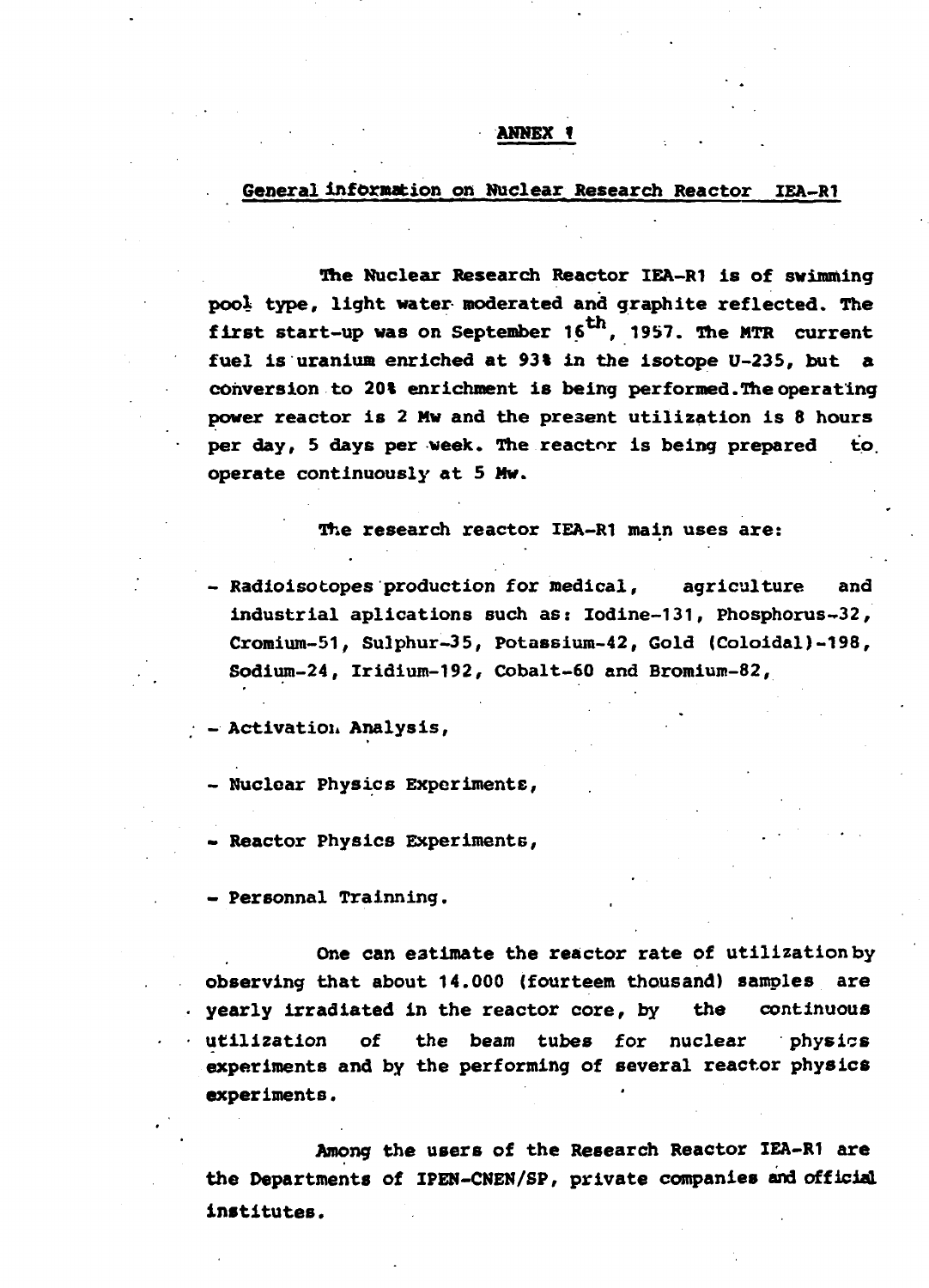#### **•ANNEX 2**

#### **NUCLEAR CODE FOR BURN-UP CALCULATION - ORBURN UP**

**The Uranium burn-up in the reactor core is calculated by a computational method named ORBURNUP that shows the burned up mass and the final mass of each fuel element that participated at any reactor core configuration, as well as the same reactor core configuration at the same time that is shows the burn-up percent in one configuration and the total fuel element burnup since its first use in the reactor**

The following example, shows the computacional calculation for reactor core configuration number 147.

i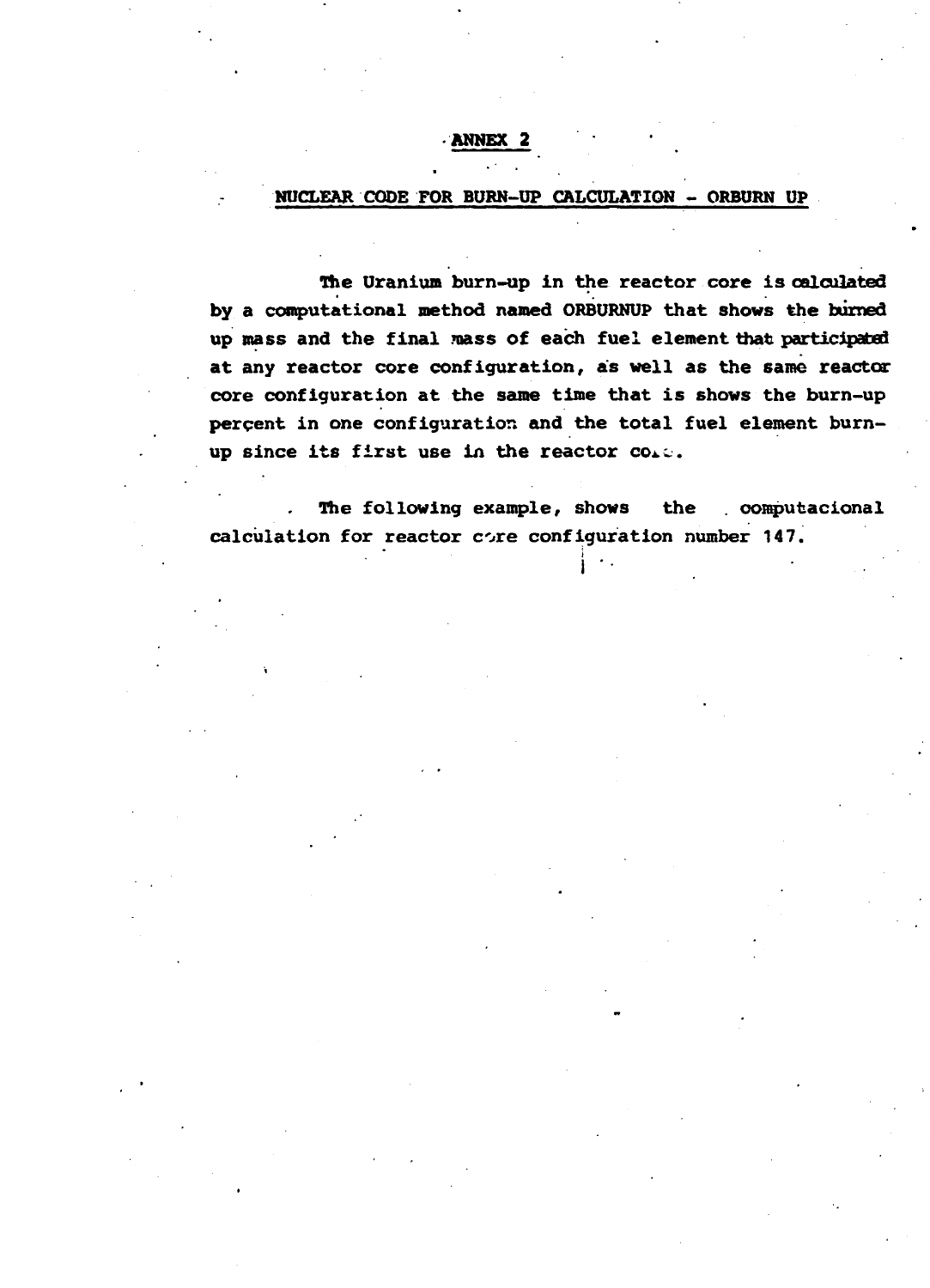Caixa Postal 11 049 (Pinheiros) End, Telegráfico: - IPENUCLEAR Telefone (PABX) - 211-6011 Telex - (011) 23592 - IPEN - 8R  $CGC - 43.778.44\frac{100001 - 43}{ }$ SÃO PAULO - 01000

÷



REACTOR MAPPING CORE

 $\mathbf{r}$ 

Berndt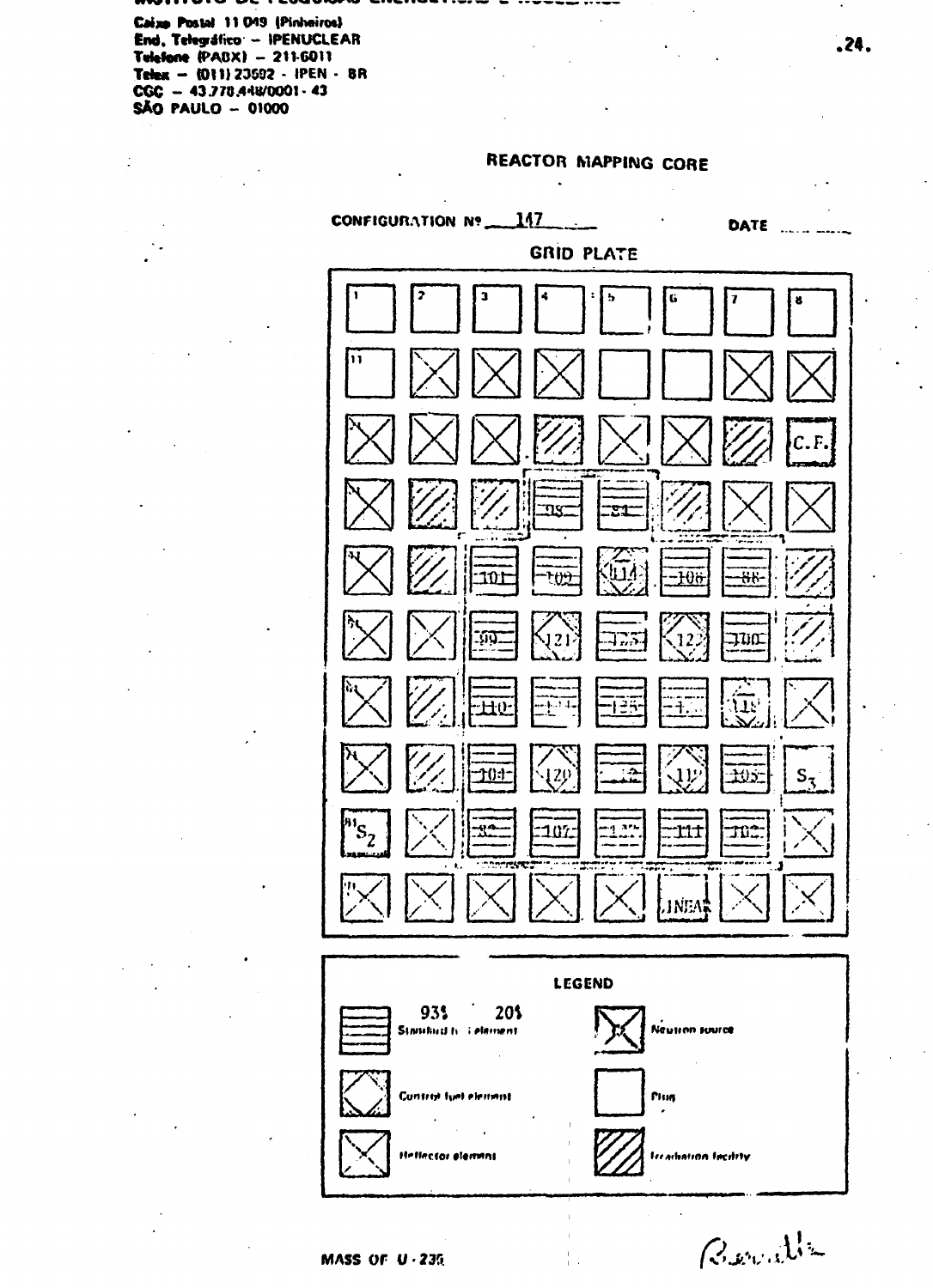$10$  $0.3$ ED DIN X1(35),X2(35),A2(35),X3(35),X5(35),X6(35),X7(35),X7(35),X9(35),A1(35),A2(35),A3(35),A4(35),A5(35),A2(35),A2(35),A3(35),A3(35),A3(35),A3(35),A3(35),A3(35),  $172(35), 74(35), 75(35), 75(35), 15(35)$ 24 INPUT "energia dissipada : ":E2 26 INºUT "numero de elementos : "IN-IS INPUT Tousero de elementos 93% ('INT 30 INPUT "numero de elementos 20% : "1P 42 INPUT "configuração ns:";C 44 INPUT "data de inicio dia:".Z1 45 INPUT "data ce inicio mes: " Z2 46 INPUT "data de inicio ano: "; ZG 42 INPUT "Hata de termino dia: ";X1 49 INFUT Teaca ca término mesi 172 49 INPUT "data de término ano." (X3) **SC FOR INITO N** 60 GET AB(I),A4(I),X1(I),X2(I),A2(I),T2(I),T4(I) **94 NEXT I** 85 31-E2/24 98 0678  $133.537$   $I = 1.70$   $N$ 110 De=Dé + X1(I) 112 PRINT 120 NEXT 1 130 FOR I = 1 TO V 501109514(1)1X)=(1)32(1)841  $150 A5(1) + 2N7(X3(1) + 100 + 0.5)$ 160 X4(I)=X3(I)+X2(I)  $170$  A6(I)=INT (X4(I)#100+0.5)  $182 A7(7) = A2(7)$ 190 NEXT I 9=58 695  $210$  FOR  $2 = 1$  TO N. 220 B2=S2+AC(I) 230 NEXT I **140 23-10000 - 82** 250 AS(N)=AE(N)+33 140 82=32+83 270 SC+(10000-32)/N 290 B4=167(BS) 290 FOR I =  $1$  TO N  $339.69(1) = AS(1) + 54$ 2:3 NEXT 2 320 Bost  $350$  FOR I + 1 TO 9  $340.86 = 56 + A6(7)$ GEO NEXT I 060 87 \* 00000-961 N 370 98\* INT(87) 280 IF 38=0 THEN 440 390 FOR I = 1 TO N. 400 A6(I)=A6(I)+83  $410 A7(1) = A6(1)$ 420 NEXT I 430 6570 324  $440 E3 = (10000 - B6)$ ASO IF EGAN THEN SON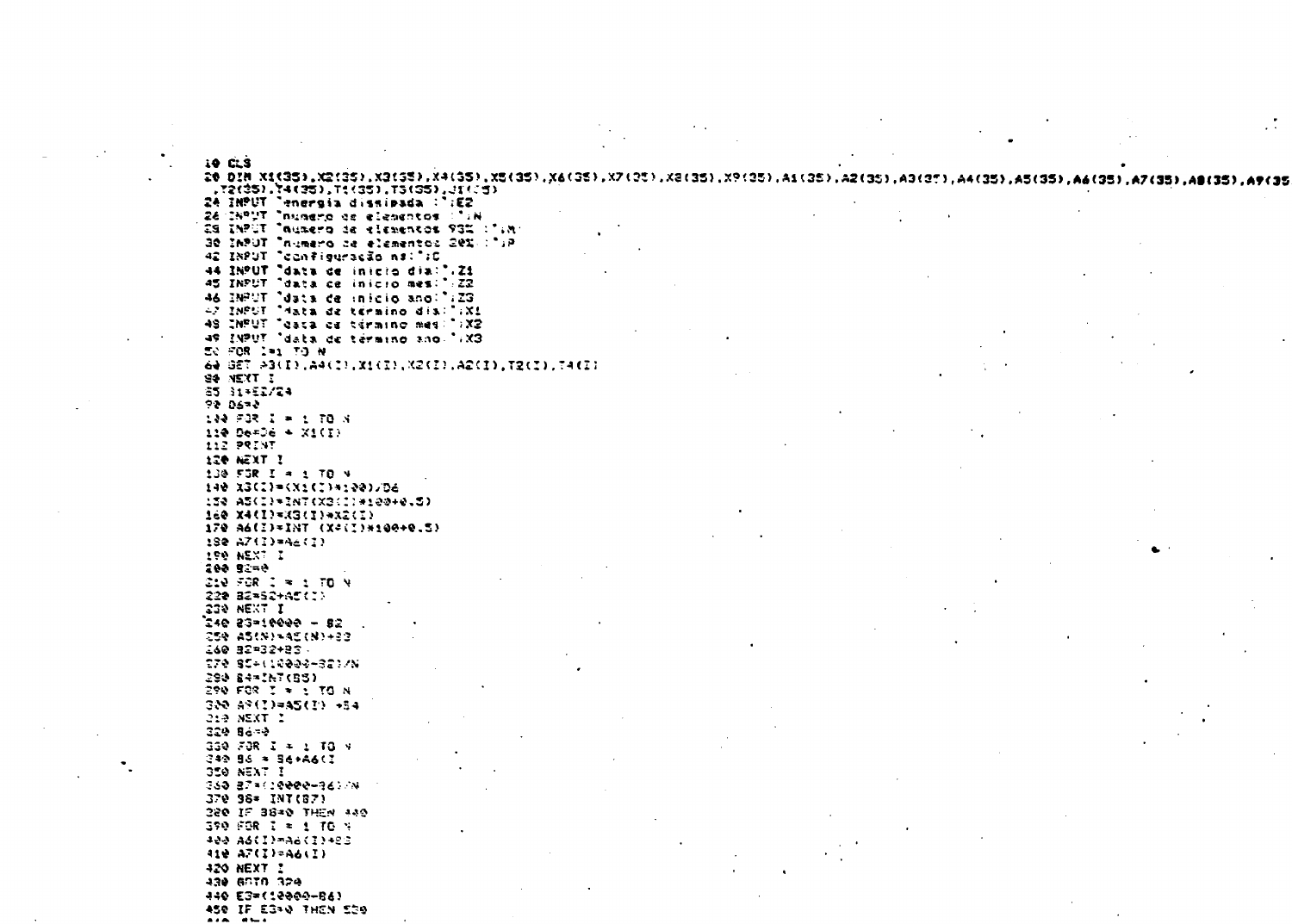**Anti-Albe** 476 IF E3) 6 THEN 500 480 E3-E3  $1 - 45$   $69$ 500 FOR I = 1 TO E3 510 AZ(I)=A6(I)+JU S20 NEXT I 530 FOR I = 1 TO. N 540 X&(I)=0.0124=01=A7(I) 550 A81I)=INT(X6(I)+0.5) I TX3H 962 570 89=0 530 FOR I =1 TO N  $592 87 = A9(1) + B9$ **See NEXT I** 610 01=10000-89 620 A9(N)=A9(N)+D1 630 IF Di()0 THEN 570 640 03=0 650 FOR I = 1 TO N 660 02=02+A7(I) 679 NEXT I -59-99901=EQ 682 A90 A7(N)=A7(N)+03 **700 IF D3() O THEN 640** 719 FOR I = 1 TO N 728 X3(1)=A5(1)/100 734 X4(1)=A6(1)/100 740 X5(I)=A7(I)/100 750 X5(I)=A9(I)/100 740 54-0.0124+81 779 ES=INT (E4\*10000+0.5) 780 E6=23/100 **790 NEXT I**  $999 02 = 9$ Sie FOR  $Z = 1$  TO N S20 D7=C7+X5(I) **S34 NEXT I 240 PRINT**  $220 - 27 = 26 - 37$ SSS E7=(INT(E7+100))/100 **SER PRINT** 570 X6(N)=X5(N)+E7 **692 PRINT** 678 IF E74) & THEN 800  $821 \, 27 = 0$ 292 FOR 1= 1 TO M 573 Fi=Fi-X6(I) **C94 NEXT ..** E-2 F2=F1 + 0.348 896 72-(INT(F2+100+,5))/100 597 53=0 898 FOR I= 1 TO P 659 F3\*F3 + X6(N+1-1) **I TXEN 607** FC2 F4=F3 \* 0.924 93. F4=(INT(F4=100+.5))/100 905 F5=(F2+F4)/10 503 04=(82/100) 510 558 100 93.5 Et 02/100 933 FOR I = 1 TO N 948 XF(I)=X1(I)-X6(?? 950 X8(I)=(X6(I)=100)/X1(I)  $5.521$ 



÷,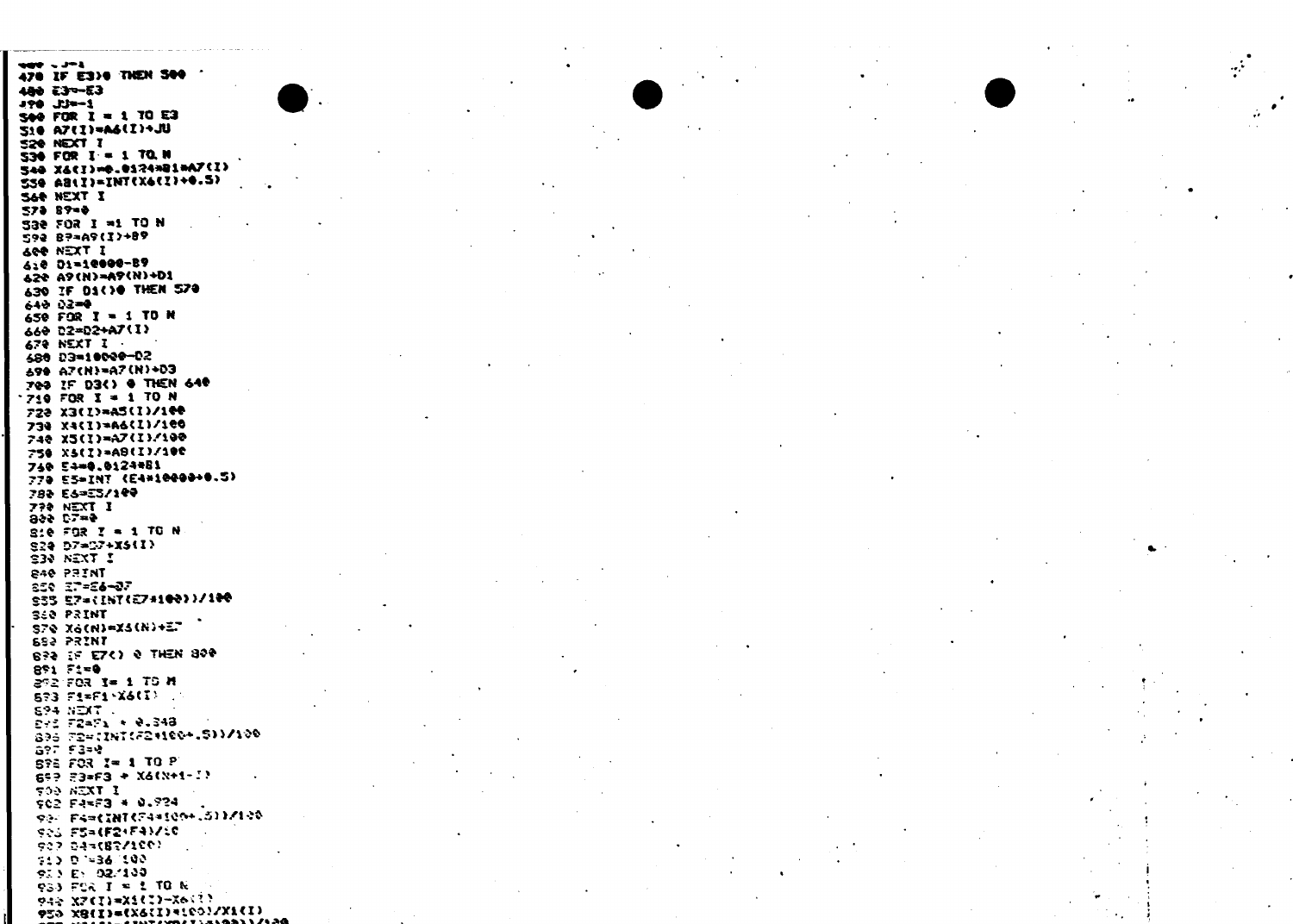22 M. A.L.A **980 FOR I = 1 TO N** 990 D9=08+X7(I) **1600 NEXT I** 1610 05=0 1820 FOR I = 1 TO N 1636 D9=D9+X2(I) 1031 NEXT I 1832 FOR 1= 1 TO N 1033 Ti(I)=X6(I)=T2(I) 1034 Ti(I)=(INT(Ti(I)+100))/100 1036 NEXT I  $1037$   $J1=0$ 1939 FOR  $I = 1$  TO N  $1039$   $J1=J1+T1(I)$  $1010 73(1) = 74(1) - 71(1)$ 1041 NEXT I  $1842 - 3558$ 1943 F6=(INT(F6\*100+.5))/100 1044 FOR I=1 TO M 1945 J3=J3+T1(I) 1946 NEXT I 9027.((2, +991 #(EL-S3))THI) =33 7892  $10-3$  T1(1)="1(1)+F6 1049 IF F64)@ THEN 1042 5=1. 5561 1951 FOR I=1.TO P 1852 J4=J4+T1(N+1-I) 1953 NEXT I  $1054 F7 = 1871 (F4 - 34) + 100 + 0.5$ 1856 TI(N)=T1(N)+F7 1057 IF F7() @ THEN 1050 **AL+EL=IL 2251**  $1925$   $J2=0$ 1940 FOR I = 1 TO N 1051 JZ=J2+T3(I) 1062 NEXT I **1233 PRINT** 1054 LPRINT "IPEN/CHEN-SP ': 'REATOR/IEA-R1 '; 'CALCULO DE QUEIMA'. 1055 LPRINT 1979 LREINT ' '1'EC'.'  $\therefore$  PDS';  $\therefore$  $MT(G)$ ,  $\cdot$   $\cdot$  mi/mt';'  $\cdot$   $\cdot$   $\cdot$   $\cdot$   $\cdot$   $\cdot$   $\cdot$  $\cdot$  ,  $\cdot$  FON  $\cdot$  ,  $\cdot$  $\cdot$  ,  $\cdot$  atba $\cdot$ ,  $\cdot$  $\mathbf{r} \cdot \mathbf{r}$  $\frac{1}{2}$  ;  $\frac{1}{2}$   $\frac{1}{2}$   $\frac{1}{2}$   $\frac{1}{2}$   $\frac{1}{2}$  $\mathbf{y}$  $QTU$   $\rightarrow$   $\rightarrow$   $\rightarrow$  $MT(G)$ 1383 FOR I = 1 TJ  $''$ 1979 60TO 1150 1110 LPRINT RIGHT5(A35.3);SPC(2);A4(I);SPC(5);RIGHT5(X15,6);SPC(5);RIGHT5(X35,5);SPC(5);RIGHT5(X25,4);SPC(5);RIGHT5(X55,5);SPC(5);RI GHTS(X65,4);SPC(3);RTCHTS(X25,6);SPC(6);RIGHTS(X85,4);SPC(6);RIGHTS(A15,5);SPC(5);RIGHTS(T15,4);SPC(5);RIGHTS(T95,6) 1129 NEIL I 1125 LPAINT  $\cdot$  :06;  $\cdot$ 1140 LPRINT "TOTAL":"  $\cdot$  . Di.  $\cdot$  $1.1991$   $1.1111$ **TIDELY**  $\cdot$  , os  $\cdot$  . ا 11 د → 22→ 1141 LPRINT **1142 LFRINT** 1143 LPRINT "CONFIGURAÇÃO NEL"; C:" SNERGIA DISSIPADA:"; 52;" MWH' 1144 LPRINT 1145 LPAINT TOATA OF INICIBITIZ1:"/".ZZ:"/":Z3:" DATA DE TERMINO: "IX1: "/"IX2: "/"IX2 **LIPS LPRINT** 1147 LPRINT 1148 LPRINT "ASSIMATIONILLLLLL 1149 STOP indo assa dubbiazoria.  $1140$  IF A3 (=3  $\Pi$   $\longrightarrow$  32 1165frint.  $4.35$ 1170 A35=° 1130 X15= STR (X1(3)) AASS VE LEW PUICLE & THEN 1210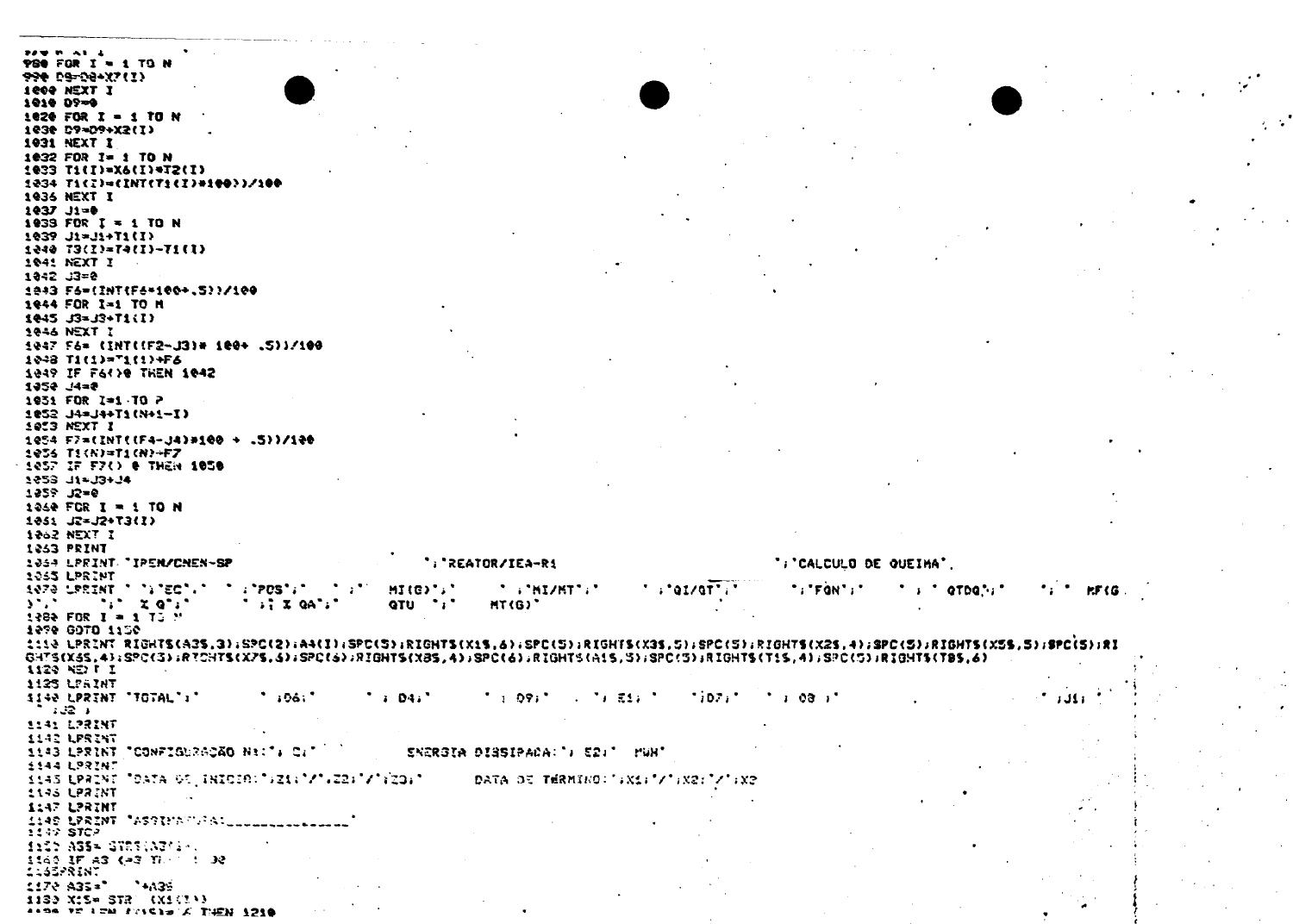AAPA AP LEIS SAASTIN WILDER LATE 1193 IF LEN (X19)= 3 THEN 1198  $1195$   $X_4$   $54$   $Y_5$   $X_1$   $Y_6$   $Y_7$ 1197 GOTO 1210 1198 X15=' '+X S 1199 8970 1210  $1200$   $X15 = 7 + X15$ 1210 X35=57RS(X3(I)) 1228 IF X3 =4 THEN 1240  $1230$   $X35 = 1 + X35$  $1240 X25 = STRS(X2(2))$ 1250 IF X2 = 4 THEN 1270 1260 X23=' '+X21 1270 X65= STRS(X6(I)) 1280 IF X6 = 4 THEN 1300 1290 X45=' '+X65 1300 X75= STRS(X7(I)) 1310 IF X7 = 6 THEN 1330 1320 X75=' '+X75 1330 X21= STRS(X8(I)) 1340 IF X8 = 4 THEN 1360 "326 X23=, .+X53 1360 A15= STRS(A1(I)) 1370 IF A: = 5 THEN 1381  $1330$   $A13 = 7 + A15$ 1391 T15=STR5(T1(I)) 1382 IF 71 = 4 THEN 1364  $1333 715*'' 7+715$ 1354 T35=3TRS(T3(I)) 1335 IF T3 = 6 THEN 1110  $1336$   $735 = 135$ 1388 XIS=STR\$(XI\I})  $1335 X55 = 14 X55$ 1333 8070 1110 1400 DATA 110,83.117.26,.50,35.82,.848.140.41 1481 047A 57,45,122,32,1,04,34,43,.85 ,146,35 1402 0ATA 51,36,119,23,.86,34,90,.85 ,139,74 1403 DATA 93,47,120.59,.86,35,7(..85 ,144.32 1484 DATA 86,67,120,03,1,05,34,93,,845,142,97 1450 DATA 89,34,117,53,,85,37,58,,85,141,85 1960 DATA 80,53,126.17,1.0.32,60,185 ,139.77 1470 DATA 100,57,120,36,.98,35.46,.85 ,143,94 1408 0ATA 96,40.117,95,.85,05.26,.80 ,140.28 1490 DATA 102.87.120.68..83.34.85..85 .143.97 1500 DATA (184,73,118.08,.75,36.19,.848,141.67 1510 DATA 105.77.123.42.1.0.35.66..S5 .146.48 1520 QATA 107,84,121.57,.95,34,52,.95 ,143.82 1530 DATA 108,46,123.17,1.02,33.43,,830,146,00 1540 DATA 95,44,124,20,1,02,33,71,.843,147,34 1550 DATA 91,63.122.19.1.05.34.07..850.141.65 1560 0ATA 111.56.127.70..93.32.15..85 .150.60 1570 DATA 112.73,107,49,1.16,23.86,195 ,160.59 1580 DATA 94.35,12:127,176 ,35.47,1845,144.94 tIP0 DATA 119,76,92,86,1,28,23,23,.85 ,103,14 1500 DATA 120,74,97139,1128,26102,1546,112121 1610 DATA 121.54.81.97.1.32.35.57..95.101.73 1320 DATA 122,53,61,19,1,21,35,45,,35,101,93 1530 0ATA 123.55.130.76.1.24.24.03.1924.539.41 1640 CATA 124,64,105.50,1,19,25.03.1924,859.85 1630 DATA 127,65,141,21,1,20,21,78,1924,874,92 1660 DATA 126, 6,135,43,1,19,25,12,,924,869,72 1470 DATA 125, 5,134,28,,95,25,87,,924,868,19 1533 DATA 11:23,111.95, 075,37,53, 050,033.80 1690 DATA 129, 37, 093.74.0.00, 4.90, .924, 492.17 1708 DATA 114.25.053.77.0.20.40.79.1250.62.97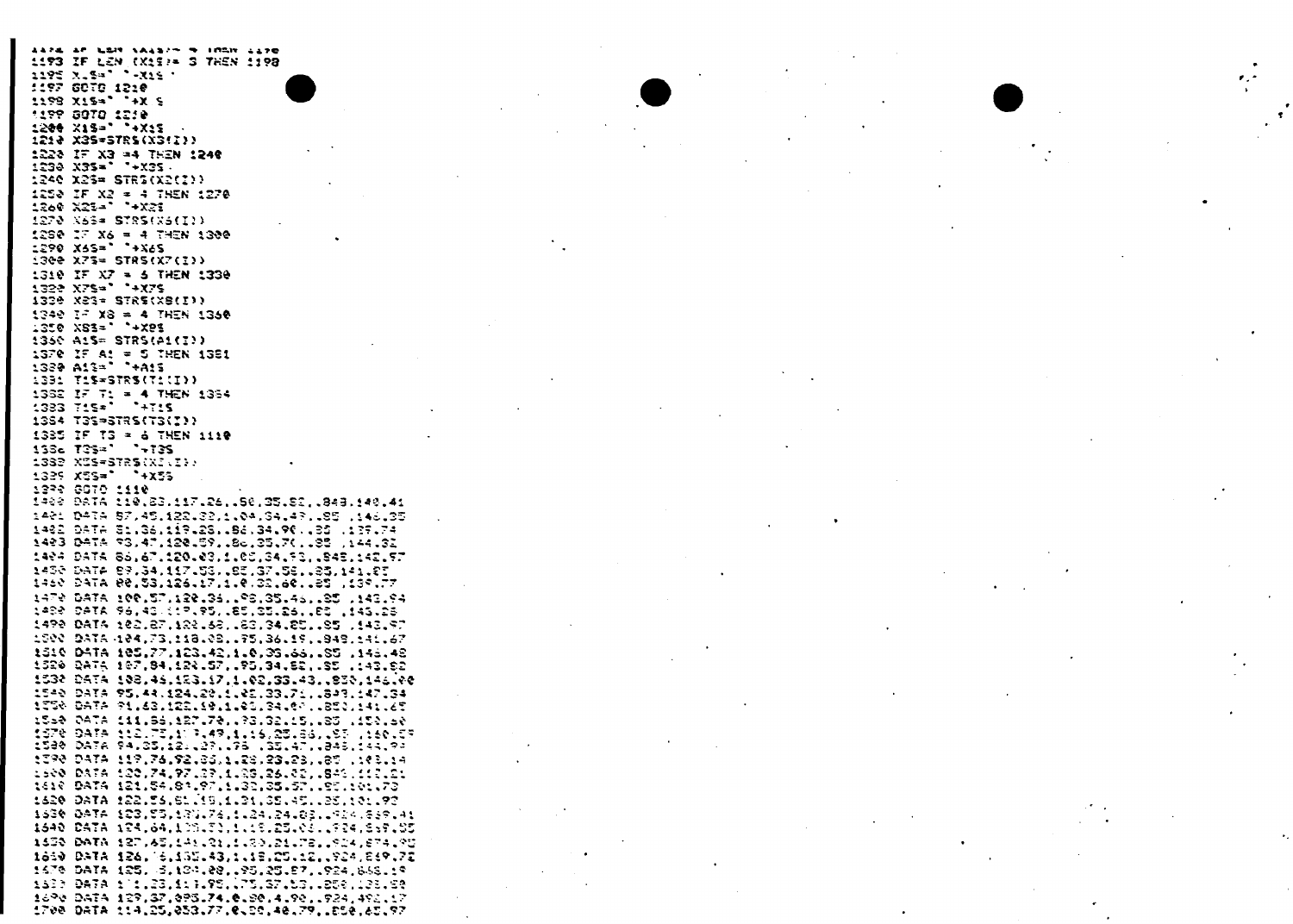CALCULO DE BURNHUR **IPEN** SPOR - GELCA BO L POS 1 ME LG3 1 MEZME E DIZOT 1 FON 1 GIOT 1 ME LG3 1 C 0 1 F 0A 38 | 34 | 132.65 | 3.62 | 0.30 | 2.36 1 1.31 1 130.37 1 1.36 1 34.5 . . . . . . . . . . . . . . . . . . ian na baile na an baile na caona baile an caona an amachais an comaid a gan na c  $3.27$   $1$   $0.33$   $1$ 2.59 | 1.56 | 118.44 | 1.37 | 38.3 |  $34$   $1$   $35$   $1$   $122.$   $33$   $1$ وللمستقط أترب وأحمدها ومستحدث والمتحدة والمتحدث والمتحددة المحمد والمنادي  $3.31 \n1.31 \n1.32.47 \n1.42 \n1.33.5$ 134.38 1 134.38 1  $3.56$   $1$   $2.33$   $1$ .....| -----| ----------|  $-3.41 + 2.16 + 132.56 + 1.43 + 32.7$  $133$   $\pm$  44  $\pm$  152,72  $\pm$  $3.62$   $1$   $3.33$   $1$ . . . . . . . . . . . 1 -------------arres i annoni i averes persones i averes i averes. 2.19 1 1.35 1 55.00 1 2.03 1 33.5 1  $1161.451.65.351$  $1.5111.201$ ------------------------3.33 1 2.43 2 145.54 1 1.66 1 23.2 1  $-133$   $1$   $-6$   $1$   $143$ ,  $23$   $1$ 4.04 | 0.93 | were alwarded (was alwarded ) and always and the formulation of the first state of the state of the state of t أحجوه مستشمر أروم ووما ومومون المصدم ومصدق المتوجب وممر  $2.75$  | 1.77 | 122.54 | 1.42 | 37.7 |  $-33$   $-47$   $-124$ , 41  $+$  $3.39$  |  $2.33$  | ----•------------wa a a a a baasan a a a a b  $3, 23$  |  $2, 35$  |  $13, 54$  |  $1, 51$  |  $33, 2$  | **33 1 53 1 136.70 1**  $3.73 \t1 0.331$ un aya | awa awa a | aga awa u ag | awa awa f aga a sa 3.25 1 2.36 1 135.33 1 1.92 1 21.2 1 121 1 54 1 197-39 1  $2.93$   $1.12$  1 . . . . . . . 1 . 22 met 1 – 22 met 1 – 22 met 2 – 22 met 2 – 22 met 2 – 22 met 2 – --------بناء ويتمرك والمستحدة  $5.59$  |  $3.54$  |  $165.53$  |  $2.04$  |  $8.1$  | 123 | 55 1 163.07 |  $4.611$   $1.221$ . . . . . . . . . . . . . . . . . . . . . . . . **.** . .  $122$  | 56 | 107.42 | 2.93 i 1.12 i  $3:24:1$   $2:34:1$   $1:35:42:1$   $1:32:1:21:1$ iggennag | aannavag | aannavag | enn maua | aannavaana | aannavi aannava | -----------------47 | 143.35 | . 3.93 i . 3.33 i  $3.41$   $1$   $2.16$   $1$   $141.22$   $11.51$   $127.6$   $1$  $1321$ --------------<del>--------</del>-المستحدث والمراقب والمستحدث  $3.53 \pm 2.23 \pm 137.46 \pm 1.61 \pm 26.3$  $1121 - 531 - 141.741$  $3.56$   $1$   $2.34$   $1$ ---------------------------------------والمستوم سمر -------- $126$  i  $54$  i  $159-15$  i  $4-61$  i  $1-1$ 5.63 | 3.54 | 165.61 | 2.39 | 5.1 | ----- I ------- I --------- I ------ I -----125 | 55 | 163.59 | 4.60 | 1.27 | 5.31 | 3.53 | 154.32 | 2.15 | 3.5 والمتواطن والمستوات . – – – – 1 – – – – – – 1 – . 125 | 65 | 169.28 |  $6.6111.221$ 5.60 | 3.54 | 165.64 | 2.09 | 9.1 | المستمدم والمستقرق والمستقرق والمستقرقات 115 | 67 | 69.06 | 1.55 | 0.94 |  $1.74 + 1.10 +$  $-57.95 + 1.59 + 28.0$ auwa kawa lawawa wa l in a man a mar an an an a 1.104 1. 73 1. 140.71 1. 3.84 1. 0.93 1  $3.35$   $1$   $2.13$   $1$   $133.53$   $1$   $1.51$   $1$   $23.5$   $1$ الممتصب الممستمر  $3.70 \pm 2.34 \pm 119.57 \pm 1.32 \pm 8.7 \pm 1.7$ ! 123 | 74 | 121.91 |  $3.32 \pm 1.12 \pm 1$  $4.74 + 2.22 +$ 1 112 1 25 1 123.74 1  $5.7<sub>2</sub> + 3.5<sub>3</sub> + 1.72.09 + 2.10 + 9.5$ ( ۱۰۰۰ میلم ( ۱۰۰۰ میلم و ۱۰۰۰ میلم میلم و ۱۰۰۰ میلم و ۱۰۰۰ میلم و ۱ ! 119 | 75 | 116.42 | **3.17 | 1.1**9 | 3.47 1 2.20 1 114.22 1 1.49 1 12.3 1 -----|-----|-------------samua I waxaman taannaanaa taasana laannaa  $144, 3111, 3112...$ i 135 i 77 l - 145.53 l  $4 - 00 + 0 - 35 + 1$  $3-50$   $1$   $2-22$   $1$ . . . . . . . . . . <del>. . .</del> 1 المناسب للمربين للمراجع للمراسل ........ -------- $2.62 \pm 1.55 \pm 1.5$  $113.39$   $1.37$   $1.37.8$  $3.301$  $-2-30$   $\pm$ **52 | 33 | 121.75 |** ---------an ann 1 ann ann a' **0.95 I**  $3.93<sub>1</sub>$ 3.71 | 2.35 | 141.57 | 1.63 | 25.6 | 137 1 54 1 144.34 1 =========<mark>|-</mark>======|+===== . <del>. . . . . . 1 . . . . . . .</del> . . 1 . --------. . . . . . ------------------- $5-03$  |  $3-22$  |  $157-07$  |  $1-33$  |  $7-2$  |  $127 + 55 + 173.29$  $1 - 10$  1 ALAC I -------3.93 | 2.49 | 149.33 | 1.53 | 22.0 |  $4.15 \pm 0.35 \pm 1$ 111 1 35 1 153.32 1  $3 - 23$   $1$  $0.301$ 3.03 | 1.99 | 139.15 | 1.35 | 29.5 |  $132 \t1 371 143.251$ l and judicial access ( access of amount ) access too ) in a code ( nonmanum ) who assessment ) والمناز 1 3557.52 | 103.00 | 27.00 | 103.00 | 63.30 | 3594.22 | **AATCY** 

and the company of the company of the company of the company of the company of the company of the company of the

EC: NUMERO DE IDENTIFICAÇÃO DO ELEMENTO COMBUSTIVEL POST POSICAD OD EC NA PLACA MATRIZ MILGI:MASSA INICIAL DE 0-235 NO INICIO DO ARRANJOV EN GRANA WI/MT:RELACAD ENTRE A WASSA INICIAL E A NASSA TOTAL NO ARRANJO DIVOTIRELACAD ENTRE O FLUXO NEUTRONICO PONTUAL E O FLUXO NEUTR. TOTAL FON: FATOR DE QUEINA NORMALIZADO DYDD: DUFINA TOTAL DE U-235 NO ARRANJ? HULTIPLICADD PELD FON NFESTINASSA FINAL DE U-235 NO TERMINO DD ARRANUD, EN GRAMA **E DE QUEINA PERCENTUAL DD EC** E BAS QUETMA PERDENTUAL ACUMULADA DE EC

ARPANJO: 147 DATA OF INICIDILY DE JANEIRO DE 1953 (INTETO' EDNET GURACAD) DATA DE TERMINOIDE DE JUNHO DE 1963 **E CALCULO SENANAL 1** 

WER LEGENDA ###

ENERGIA DISSIPADATIZZS.12 NAM

1998) and the late last late to the state of the state of the last minimized the should respect to the more states of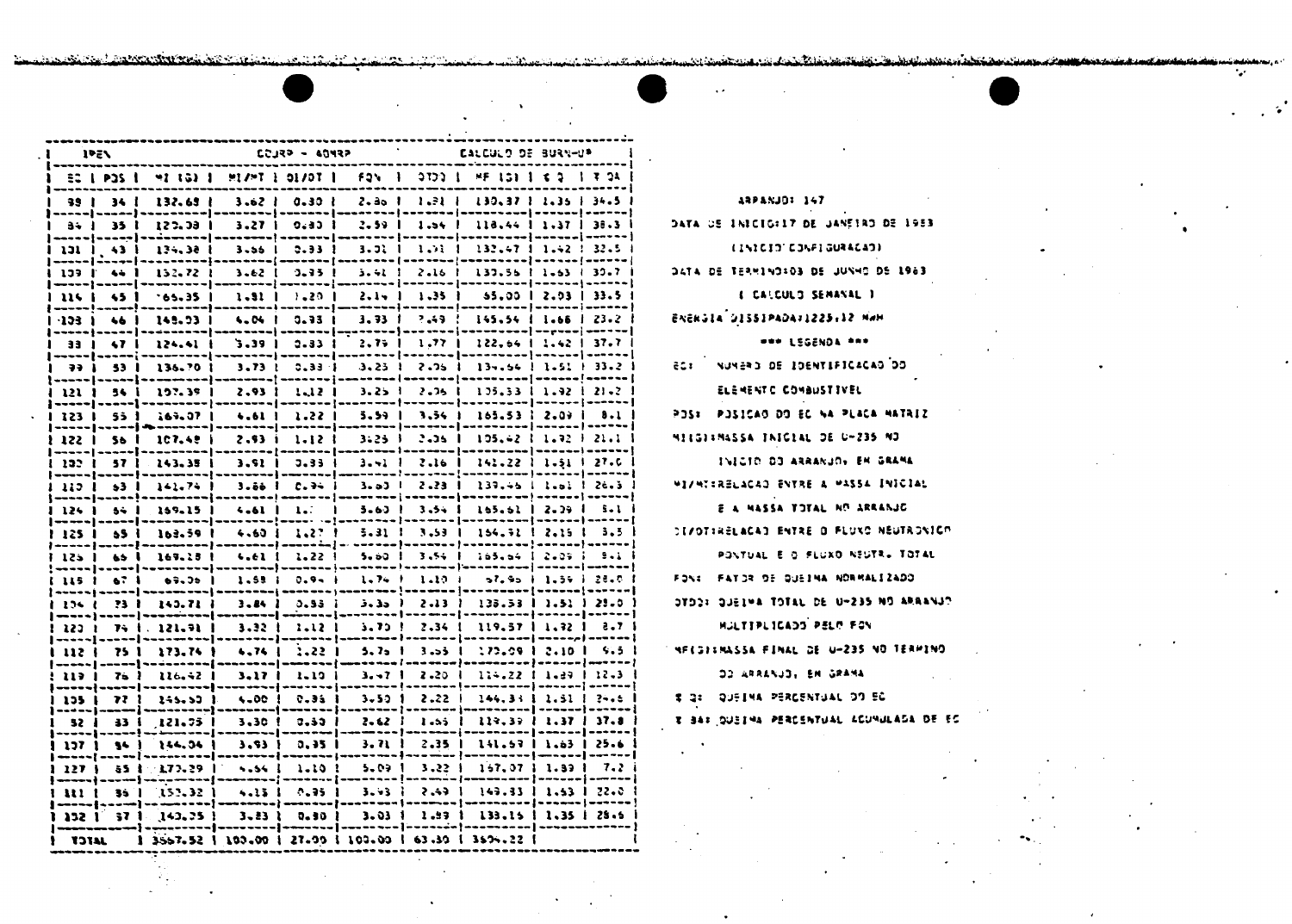#### INSTITUTO DE PESQUISAS ENERGÉTICAS E NUCLEARES

Calsa Postal 11 049 (Pinheiros) End. Telegrático<sup>-</sup> - IPENUCLEAR Telefone (PABX) - 211-6011 Telex - (011) 23592 - IPEN - BR  $CGC - 43.778.448/0001 - 43$ **SÃO PAULO - 01000** . . . . . . . .

### REACTOR IEA-R1: INDIVIDUAL DATA OF THE FUEL ELEMENT

| Fuel Element Nº                                                                                                                                                                                                                      |                                                      |  |
|--------------------------------------------------------------------------------------------------------------------------------------------------------------------------------------------------------------------------------------|------------------------------------------------------|--|
| Received at <u>in the community of the community of the community of the community of the community of the community of the community of the community of the community of the community of the community of the community of th</u> |                                                      |  |
| <sup>235</sup> U Original Mass                                                                                                                                                                                                       | <sup>235</sup> U Final Mass <u>The Communication</u> |  |
|                                                                                                                                                                                                                                      |                                                      |  |
|                                                                                                                                                                                                                                      | Pu Final Mass                                        |  |
|                                                                                                                                                                                                                                      |                                                      |  |

|      | $\ddot{\phantom{a}}$ . |                        |                             | RF.       |           |                                         |                    |  |
|------|------------------------|------------------------|-----------------------------|-----------|-----------|-----------------------------------------|--------------------|--|
| DATE | <b>PLACE</b>           | POS.                   | CONF Nº                     | $U-235$   | $U-T$     | OBSERVATIONS<br>÷                       | <b>RESPONSABLI</b> |  |
|      |                        |                        |                             |           |           |                                         |                    |  |
|      |                        |                        | $\bullet$                   |           |           | $\bullet_1 \rightarrow$                 |                    |  |
|      | $\bullet$              |                        | $\mathcal{L}_{\text{max}}$  |           |           | $\mathcal{F}^{\mathcal{A}}(\mathbf{z})$ |                    |  |
|      |                        |                        |                             |           | $\bullet$ |                                         |                    |  |
|      |                        |                        |                             |           |           |                                         |                    |  |
|      |                        |                        | $\mathbf{r}_{\mathrm{max}}$ |           | $\bullet$ |                                         |                    |  |
|      |                        | $\bullet\bullet$       | $\lambda \rightarrow 0$     | $\bullet$ |           |                                         |                    |  |
|      |                        |                        | $\frac{1}{2}$               |           |           |                                         |                    |  |
|      |                        | $\ddot{\phantom{a}}$ . | $\sim$ $\mu$                |           |           |                                         |                    |  |
|      |                        |                        |                             |           |           |                                         |                    |  |
|      |                        |                        |                             |           |           |                                         |                    |  |
|      |                        |                        |                             |           |           |                                         |                    |  |
|      |                        |                        |                             |           |           |                                         |                    |  |
|      |                        |                        |                             |           |           |                                         |                    |  |
|      |                        |                        |                             |           |           |                                         |                    |  |

lum-up General Data

<sup>335</sup>U Consumed

**U** Consumed

Obs.: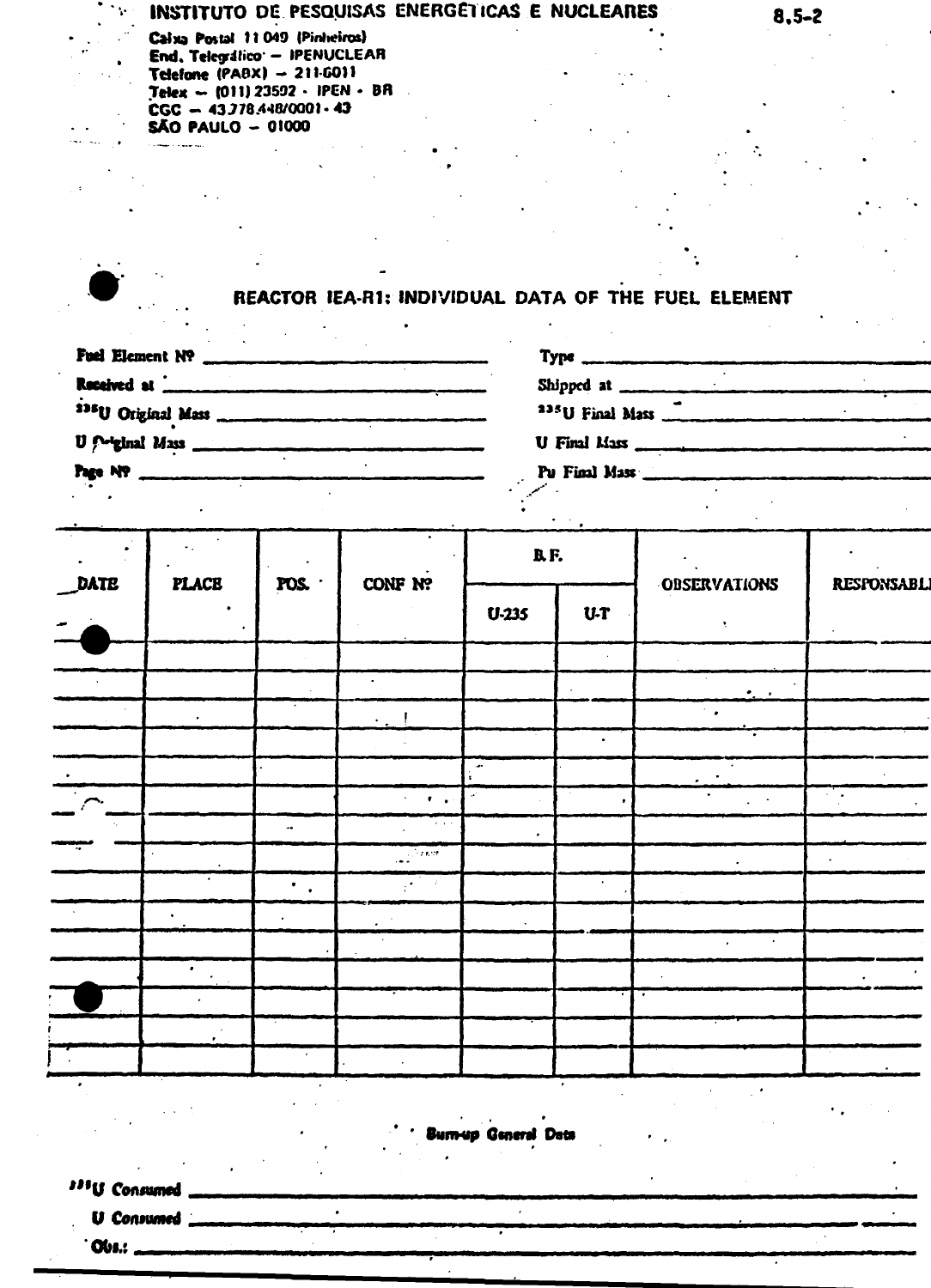#### INSTITUTO DE PESQUISAS ENERGÉTICAS E NUCLE " PL

Ceiza Postal 11043 (Pinheiros) End. Telegrifico - IPENUCLEAR Tal:fone (PASX) = 211-5011<br>Tel:fone (PASX) = 211-5011<br>Tel:x = (G11) 23532 - IPEN - BR<br>C3C = 43.778.442-0001-43  $\frac{1}{200}$  PAULO - 01000

REACTOR IEA-R1 - FISSION CHAMBER SITUATION IN

INITIAL WEIGHT (g) NUMBER OF **ENRICHMENT DATE** LOCAL OF STORAGE **REMARKS**  $\bullet$  $U - TOTAL$  $U - 235$ FISSION CHAMBER %  $\ddot{\phantom{a}}$  $\ddot{\phantom{a}}$  $\mathcal{L}$  $\cdot$  $\bullet$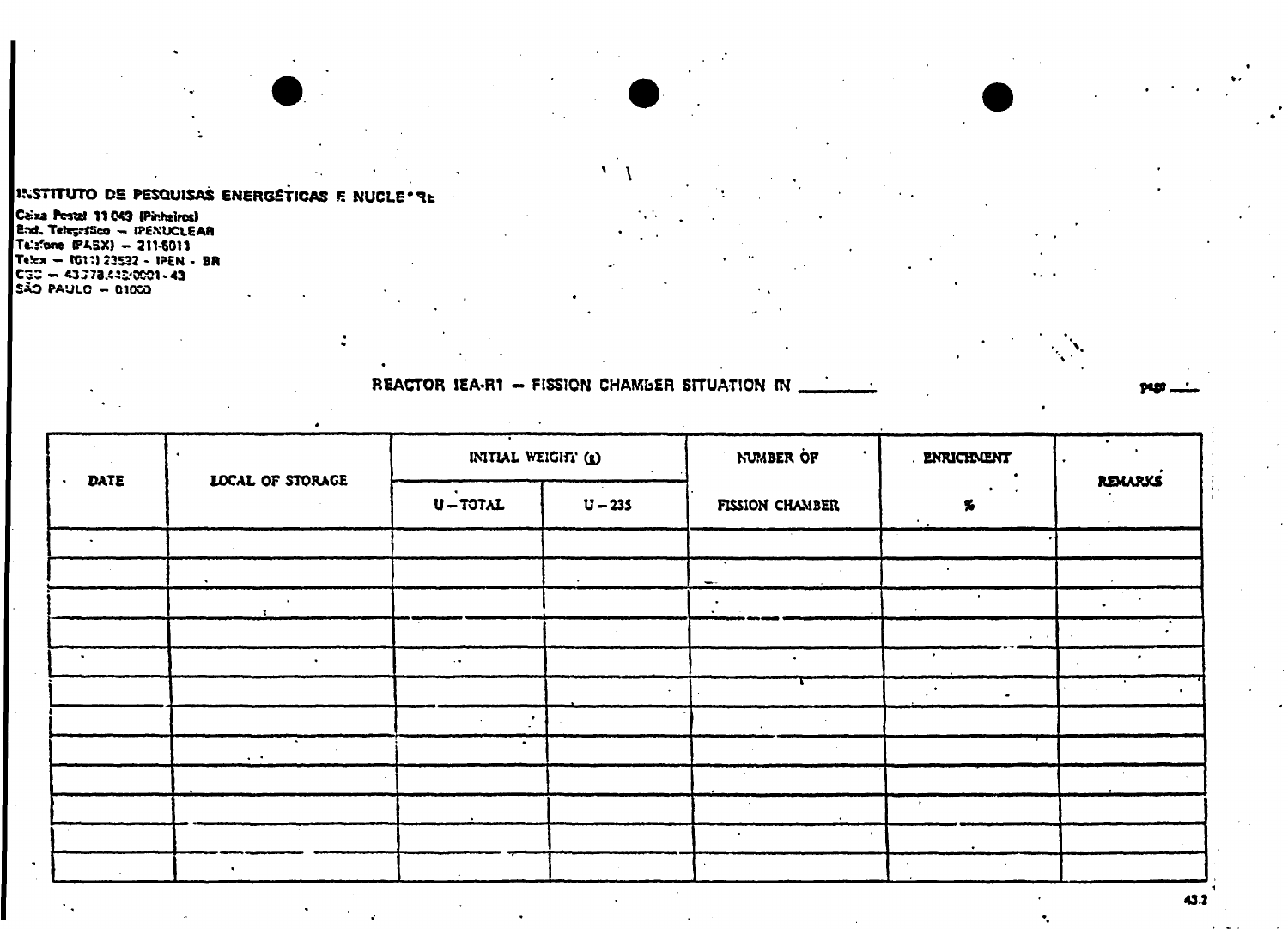|            |                                                                                        |                                         |                               |                     | COMISSÃO NACIONAL DE ENERGIA NUCLEAR<br>DEPARTAMENTO DE INSTALAÇÕES E MATERIAIS NUCLEARES |                       |                        |           | ATM N.               |  |
|------------|----------------------------------------------------------------------------------------|-----------------------------------------|-------------------------------|---------------------|-------------------------------------------------------------------------------------------|-----------------------|------------------------|-----------|----------------------|--|
|            |                                                                                        | CEP. 22294 - TELEX (021) 2100 CNEN - BR |                               |                     | RUA GENERAL SEVERIANO, SO BOTAFOGO - RJ - TEL. 285-1745                                   |                       |                        |           |                      |  |
|            | SERVICO PÚBLICO FEDERAL                                                                |                                         |                               |                     | AUTORIZAÇÃO DE TRANSFERÊNCIA DE MATERIAL NUCLEAR (ATM)                                    |                       |                        |           | USO BA CKZN - DIN    |  |
|            |                                                                                        | $\overline{\mathbf{H}}$                 |                               |                     |                                                                                           |                       | <b>PARK</b>            |           | <b>BAIL PREVISIA</b> |  |
| PAIS       |                                                                                        |                                         |                               |                     | PAIS                                                                                      |                       |                        |           |                      |  |
|            | <b>INSTALACÃO</b>                                                                      |                                         |                               |                     | <b>INSTALACÃO</b>                                                                         |                       |                        |           |                      |  |
|            | <b>ÅREA DE CONTABILIDADE</b>                                                           |                                         |                               |                     | AREA DE CONTABILIDADE                                                                     |                       |                        |           |                      |  |
|            |                                                                                        |                                         |                               |                     |                                                                                           |                       |                        |           |                      |  |
| <b>DOM</b> | * DESCRICÃO DO MATERIAL                                                                |                                         | <b>OUANT.</b><br><b>ITENS</b> | UNID.<br><b>HSO</b> | <b>HSO LIQUIDO</b>                                                                        | <b>IMRNA</b><br>CHANG | <b>U TOTAL</b>         | <b>JU</b> | U 175                |  |
|            |                                                                                        |                                         |                               |                     |                                                                                           |                       |                        |           |                      |  |
|            |                                                                                        |                                         |                               |                     |                                                                                           |                       |                        |           |                      |  |
|            |                                                                                        |                                         |                               |                     |                                                                                           |                       |                        |           |                      |  |
|            |                                                                                        |                                         |                               |                     |                                                                                           |                       |                        |           |                      |  |
|            |                                                                                        |                                         |                               |                     |                                                                                           |                       |                        |           |                      |  |
|            |                                                                                        |                                         |                               |                     |                                                                                           |                       |                        |           |                      |  |
|            |                                                                                        |                                         |                               |                     |                                                                                           |                       |                        |           |                      |  |
|            |                                                                                        |                                         |                               |                     |                                                                                           |                       |                        |           |                      |  |
|            |                                                                                        |                                         |                               |                     |                                                                                           |                       |                        |           |                      |  |
|            |                                                                                        |                                         |                               |                     |                                                                                           |                       |                        |           |                      |  |
|            |                                                                                        |                                         |                               |                     |                                                                                           |                       |                        |           |                      |  |
|            |                                                                                        |                                         |                               |                     |                                                                                           |                       |                        |           |                      |  |
|            |                                                                                        |                                         |                               |                     |                                                                                           |                       |                        |           |                      |  |
|            |                                                                                        |                                         |                               |                     |                                                                                           |                       |                        |           |                      |  |
|            |                                                                                        |                                         |                               |                     |                                                                                           |                       |                        |           |                      |  |
|            |                                                                                        |                                         |                               |                     |                                                                                           |                       |                        |           |                      |  |
|            |                                                                                        |                                         |                               |                     | <b>FINALIDADE</b>                                                                         |                       |                        |           |                      |  |
|            |                                                                                        |                                         |                               |                     |                                                                                           |                       |                        |           |                      |  |
|            |                                                                                        |                                         |                               |                     |                                                                                           |                       |                        |           |                      |  |
|            |                                                                                        |                                         |                               |                     |                                                                                           |                       |                        |           |                      |  |
|            |                                                                                        |                                         |                               |                     |                                                                                           |                       |                        |           |                      |  |
|            |                                                                                        |                                         |                               |                     | $\sim$ $\sim$                                                                             |                       |                        |           |                      |  |
|            |                                                                                        |                                         |                               |                     |                                                                                           |                       |                        |           |                      |  |
|            |                                                                                        |                                         |                               |                     |                                                                                           |                       |                        |           |                      |  |
|            | ESTE DOCUMENTO, QUE AUTORIZA APENAS A TRANFERÊNCIA ACIMA DESCRITA, É VÁLIDO ATÉ:___/__ |                                         |                               |                     |                                                                                           |                       |                        |           |                      |  |
|            | APÓS ESTA DATA DEVE SER SOLICITADA NOVA AUTORIZAÇÃO                                    |                                         |                               |                     |                                                                                           |                       |                        |           |                      |  |
|            |                                                                                        |                                         |                               |                     |                                                                                           |                       |                        |           |                      |  |
|            |                                                                                        | SOLICITANTE                             |                               |                     |                                                                                           |                       |                        | CNEN      |                      |  |
|            |                                                                                        |                                         |                               |                     |                                                                                           |                       |                        |           |                      |  |
|            |                                                                                        | NOME DO DIRETOR DA HISTALAÇÃO           |                               |                     |                                                                                           |                       | NOME DO DIRETOR DO DIN |           |                      |  |
|            |                                                                                        |                                         |                               |                     |                                                                                           |                       |                        |           |                      |  |
|            |                                                                                        |                                         |                               |                     |                                                                                           |                       |                        |           |                      |  |
|            |                                                                                        |                                         |                               |                     |                                                                                           |                       |                        |           |                      |  |

 $\overline{OPC}$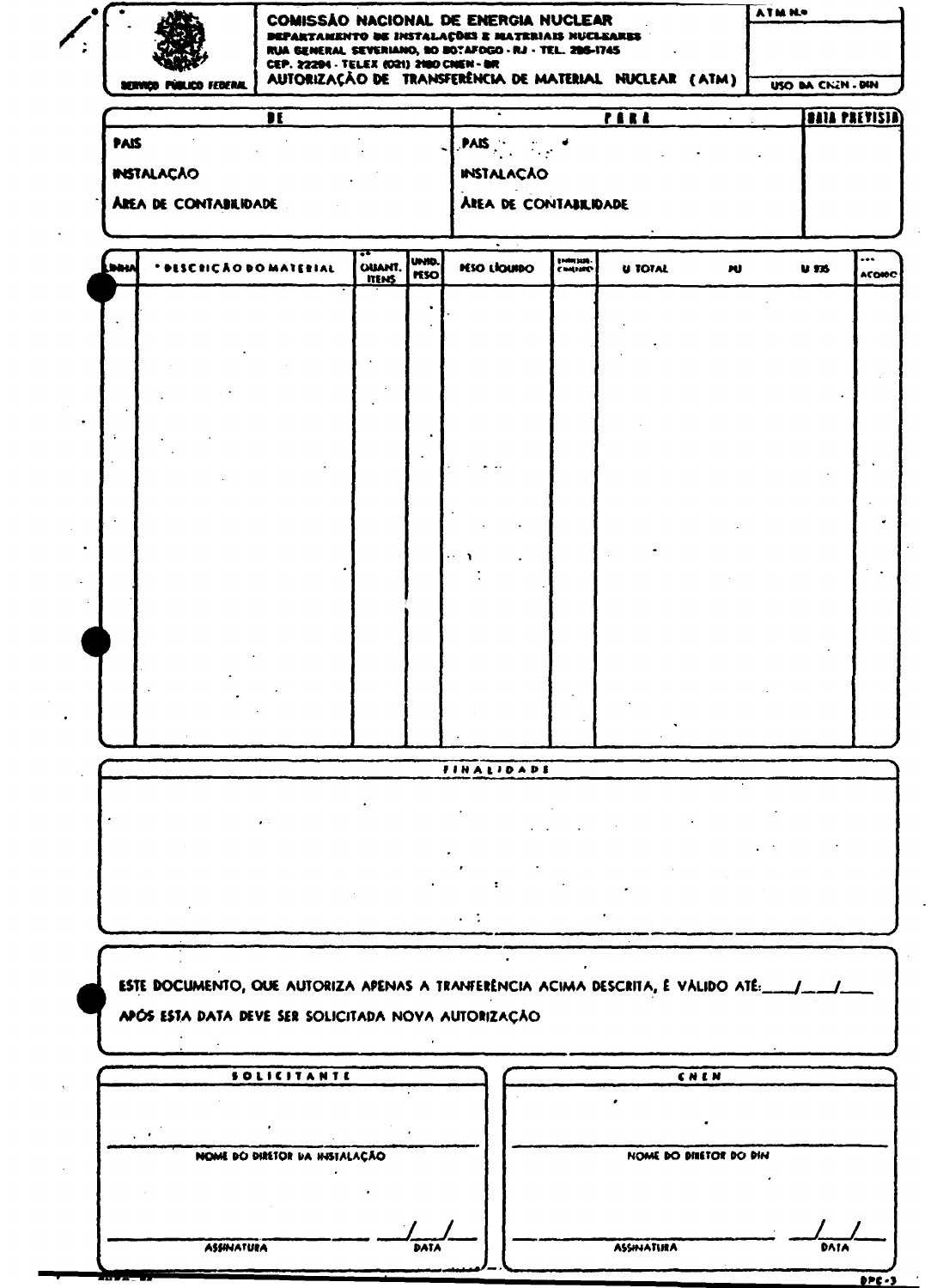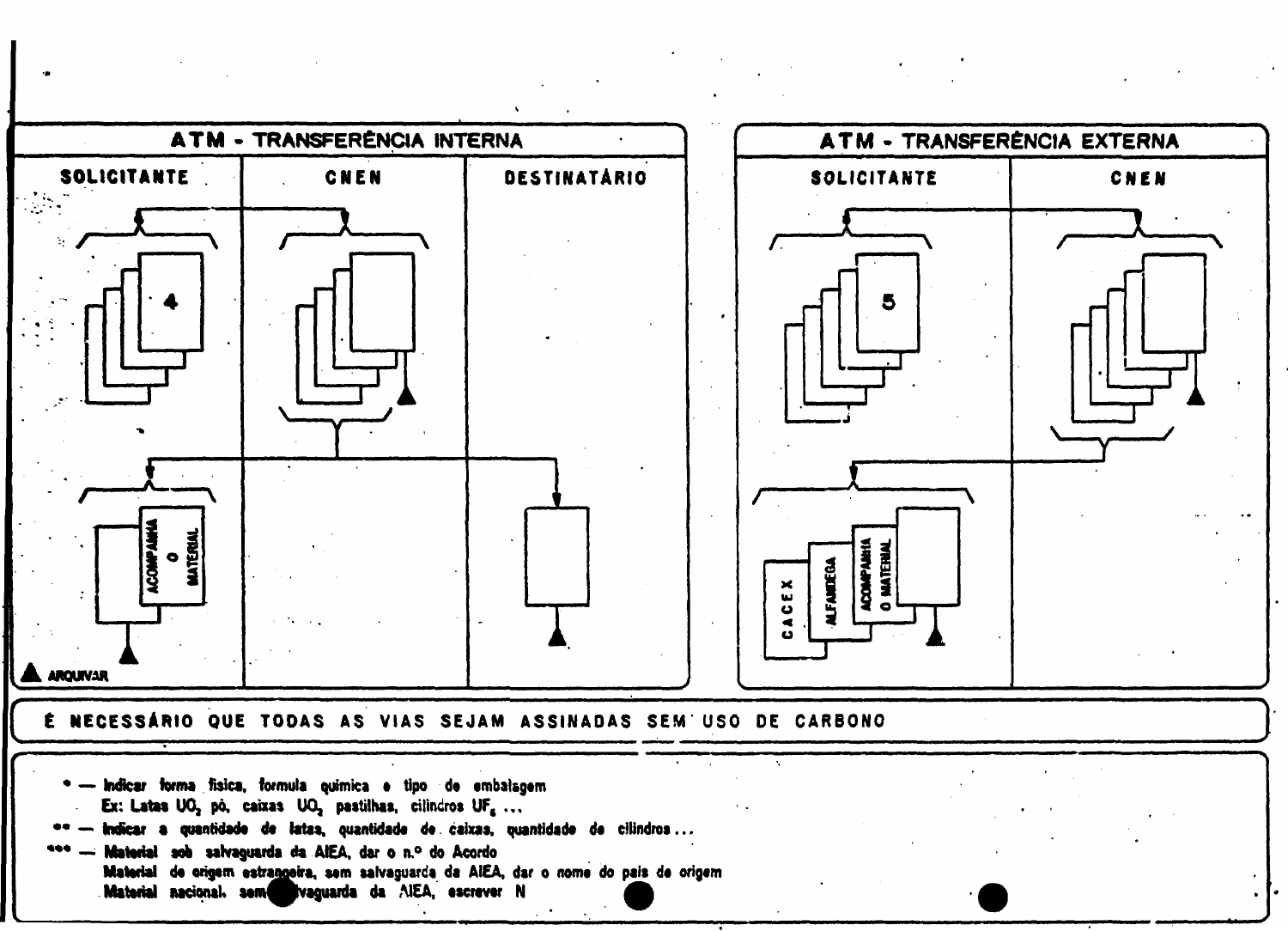|             | SERVICO FÚBLICO FEDERAL<br>$\overline{\mathbf{H}}$ |              |                                              | CEP. 22294 - TELEX (021) 2180 CHEN - SF. | COMISSÃO NACIONAL DE ENERGIA NUCLEAR<br>RUA GENERAL SEVERIANO, SO EOTAFOGO - RJ - TEL. 205-1745 | DEPARTAMENTO DE DISTALAÇÕES E MATERIAIS NUCLEARES<br>NOTIFICAÇÃO DE TRANSFERÊNCIA DE MATERIAL NUCLEAR (NTM)<br>FIRE |                           |                     | DAIA DA TALISFEREICH                                  |                 |         |
|-------------|----------------------------------------------------|--------------|----------------------------------------------|------------------------------------------|-------------------------------------------------------------------------------------------------|---------------------------------------------------------------------------------------------------------------------|---------------------------|---------------------|-------------------------------------------------------|-----------------|---------|
| <b>PAIS</b> | INSTALAÇÃO ·<br>AREA DE CONTABILIDADE              |              |                                              | <b>PAIS</b><br><b>INSTALAÇÃO</b>         | AREA DE CONTAGILIDADE                                                                           |                                                                                                                     |                           |                     |                                                       | AUTORIZAÇÃO E.º |         |
| لمعمط       | * BESCHICAO BO MATERIAL                            | DENTIFICAÇÃO | JUNID.<br><b>PESO</b><br><b>PESO LÍQUIDO</b> |                                          | *** DADOS DO REMETENTE<br>CHANGE U. TOTAL                                                       | $\overline{M}$<br><b>U 235</b>                                                                                      | $\cdots$<br><b>ACO100</b> | <b>PESO LIQUIDO</b> | <b>OADOS DO DESTINATÁRIO</b><br><b>ENSAIL U TOTAL</b> | $\overline{P}$  | $U$ 125 |
|             |                                                    |              |                                              |                                          |                                                                                                 |                                                                                                                     |                           |                     |                                                       |                 |         |

ESTE DOCURAENTO DESTINA-SE A CÁLCULOS DE BALANÇO DE MATERIAL, É IMPORTANTE A DESCRICÁO DA QUANTIDADE PRECISA, ASSIM CUMO A RATIFICAÇÃO DA DATA DA TRANFERÊNCIA.

|  | CONFIRMAÇÃO DO EMPARQUE |  |  |  |  |
|--|-------------------------|--|--|--|--|

AN BEGINNELVEL BELO MATERAL

**TANA** 

 $\bullet$ 

CONFIRMAÇÃO DO RECEBIMENTO 9

DATA

| ASSINATURA E NOME DO RESPONSÁVEL PELO MATERIAL |  |
|------------------------------------------------|--|
|                                                |  |

DATA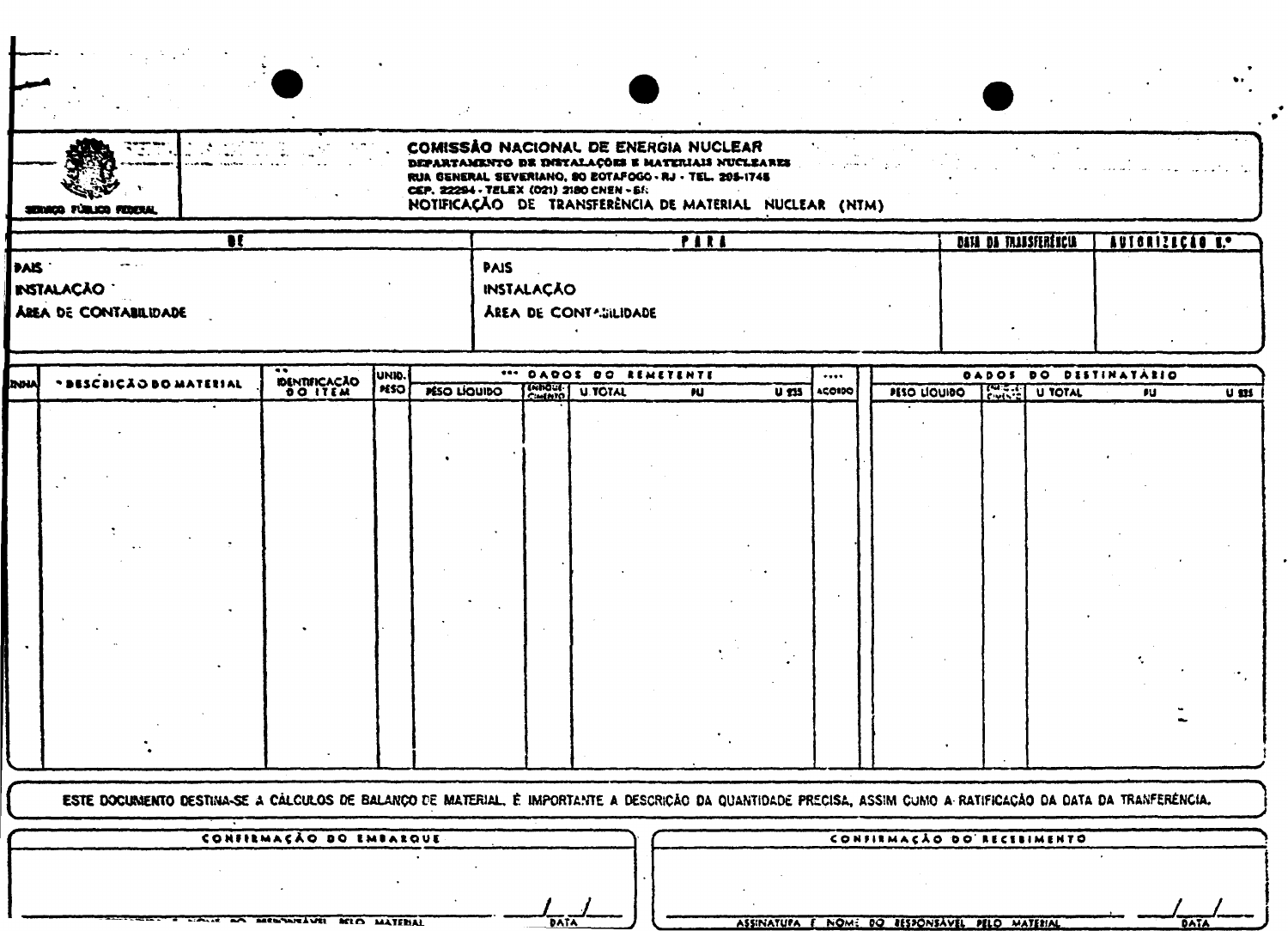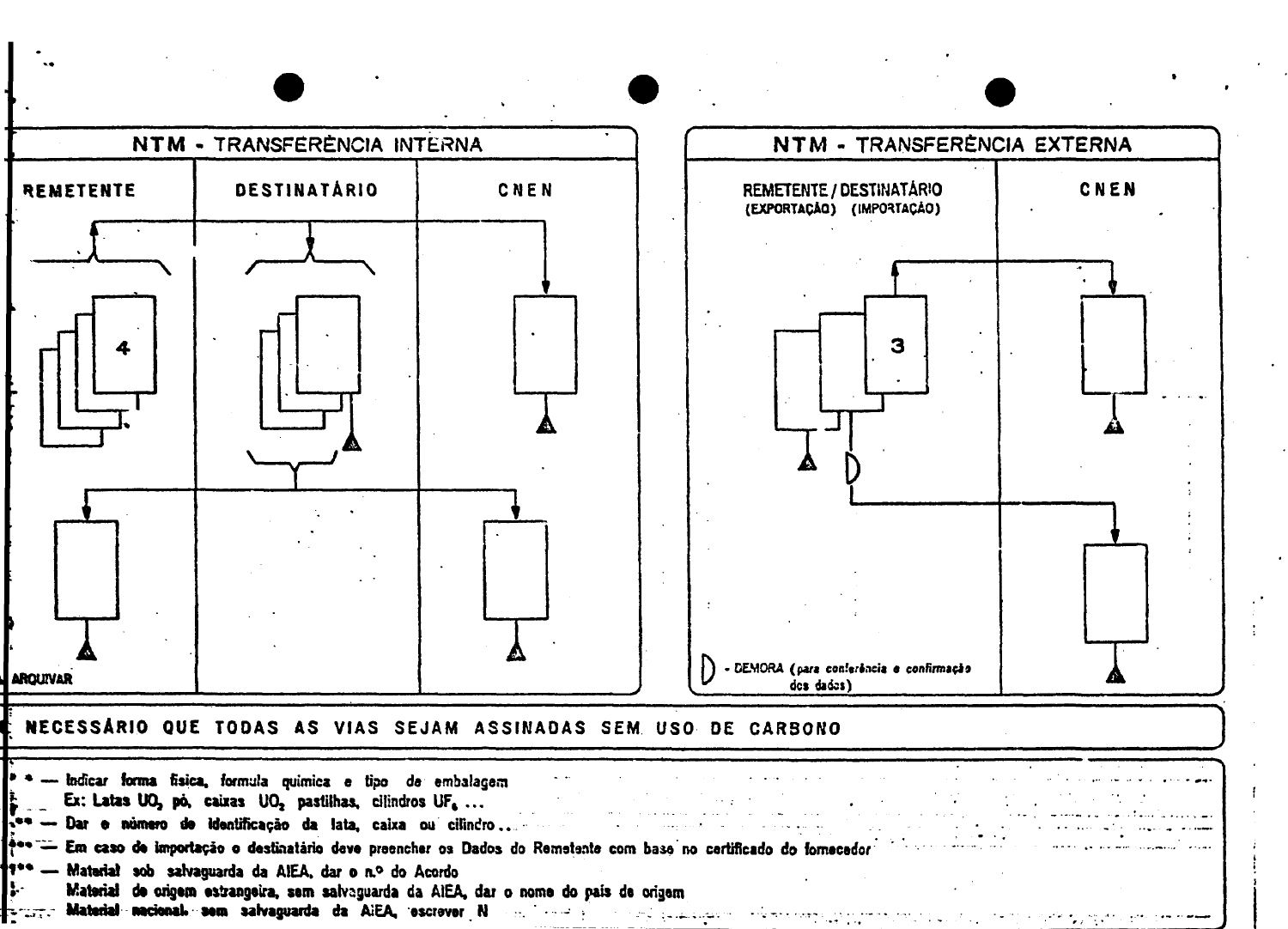|                               | RELATÓRIO DE BALANÇO DE MATERIAL NUCLEAR-RBM<br>COMISSÃO NACIONAL DE ENERGIA NUCLEAR |                              |                         |                 | <b>REATOR</b>  |
|-------------------------------|--------------------------------------------------------------------------------------|------------------------------|-------------------------|-----------------|----------------|
|                               | -INSTALAÇÃO — - ÁREA DE CONTABILIDADE - PERÍODO RELATADO - RELATÓRIO                 |                              |                         |                 | N <sup>2</sup> |
|                               | FORMA FÍSICA / FORMULA QUIM. / ENRIQ. -- TUNIDADE DE PESO-T                          |                              |                         | Кg<br>g         | - ACORDO       |
|                               | <b>BALANCO DE MATERIAL NUCLEAR</b>                                                   | <b>Nº DE</b><br><b>ITENS</b> | <b>COMPOSTO</b>         | ELEMENTO        | <b>ISÚTOPO</b> |
|                               | INVENTÁRIO INICIAL                                                                   |                              |                         |                 |                |
|                               | <b>IMPORTAÇÃO</b>                                                                    |                              |                         |                 |                |
| n                             | RECEBIMENTO DOMÉSTICO                                                                |                              |                         |                 |                |
| ESCINO                        | TRANSFORMAÇÃO                                                                        |                              |                         |                 |                |
| ACRI                          | <b>OUTROS</b>                                                                        |                              |                         |                 |                |
|                               | <b>SUBTOTAL</b>                                                                      |                              |                         |                 |                |
|                               | EXPORTAÇÃO                                                                           |                              |                         |                 |                |
| n                             | REMESSA DOMESTICA                                                                    |                              |                         |                 |                |
| ion1<br>$\ddot{\mathbf{c}}$   | <b>TRANSFORMAÇÃO</b>                                                                 |                              |                         |                 |                |
| $\bar{\mathbf{v}}$<br>۱J<br>Œ | PERDA DE PROCESSAMENTO                                                               |                              |                         |                 |                |
| $\bullet$                     | <b>OUTROS</b>                                                                        | ٠                            |                         |                 |                |
|                               | <b>SUBTOTAL</b>                                                                      |                              |                         |                 |                |
|                               | MATERIAL NÃO CONTABILIZADO                                                           |                              |                         |                 |                |
|                               | .INVENTARIO FINAL                                                                    |                              |                         |                 |                |
|                               | DISTRIBUIÇÃO DO MAT. NUCLEAR                                                         | Nº DE<br><b>ITENS</b>        | COMPOSTO                | <b>ELEMENTO</b> | <b>ISÓTOPO</b> |
|                               | ESTOCAGEM DE COMBUSTIVEL NOVO                                                        |                              |                         |                 |                |
|                               | NÚCLEO DO REATOR                                                                     |                              |                         |                 |                |
|                               | ESTOCAGEM DE COMBUSTÍVEL IRRADIADO                                                   |                              |                         |                 |                |
|                               |                                                                                      |                              |                         |                 |                |
|                               |                                                                                      |                              |                         |                 |                |
|                               |                                                                                      |                              |                         |                 |                |
| P                             | 医细胞 化二乙基                                                                             | OBSERVAÇÕES                  | $\sim 100$ km s $^{-1}$ |                 |                |

| RESPONSÁVEL PELA CONTABILIDADE E CONTROLE NA |                   |  |
|----------------------------------------------|-------------------|--|
| ÁREA DE CONTABILIDADE.                       | INSTALAÇÃO        |  |
|                                              |                   |  |
| NOWE                                         | <b>NOME</b>       |  |
|                                              |                   |  |
| Adsinaiuna<br>DATA                           | <b>ASSIMATURA</b> |  |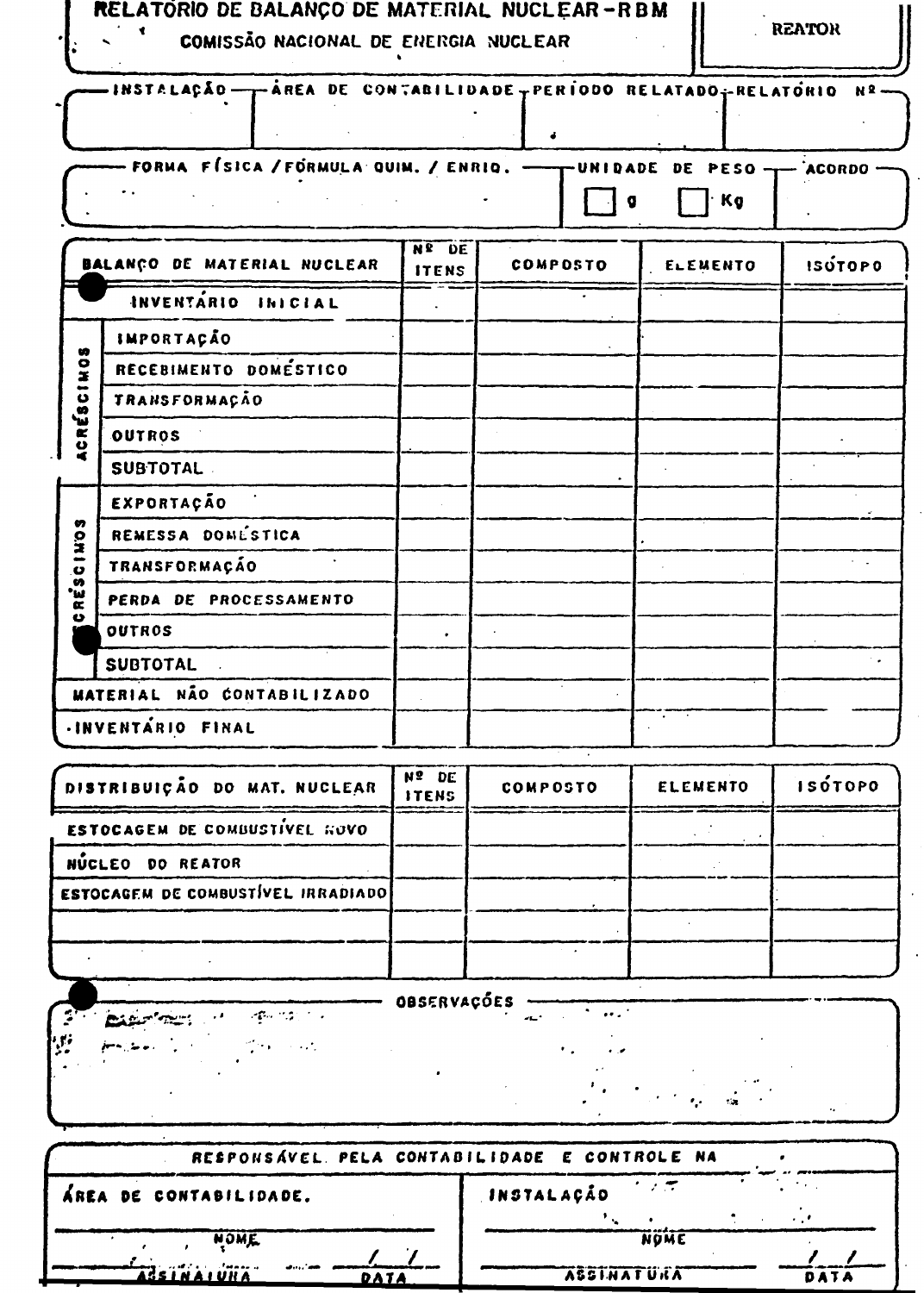#### INSTRUÇÕES

- 1- Utilizar um formulário para cada tipo de material e para. .cada Acordo (ou Acordos) de Salvaguardas ao qual está su :jeito.
- 2- Os dados de elemento e isotopo deven ser relatados conforne constam dos registros, sem arredondamentos.
- '3- En "importação/exportação, recebimento/renessa donéstica", fazer referência ao número das ATM correspondentes aos valores relatados nestes itens.
- 4- Em "outros" devem ser relatados correções, isenções términos; as explicações concernentes aos valores relata dos nestes itens, devem ser descritas nas observações. 5- Em "inventário final" deve ser relatada a soma do "inven tário inicial" com "acréscimos" reguido de subtração dos "decréscimos".

8,5-13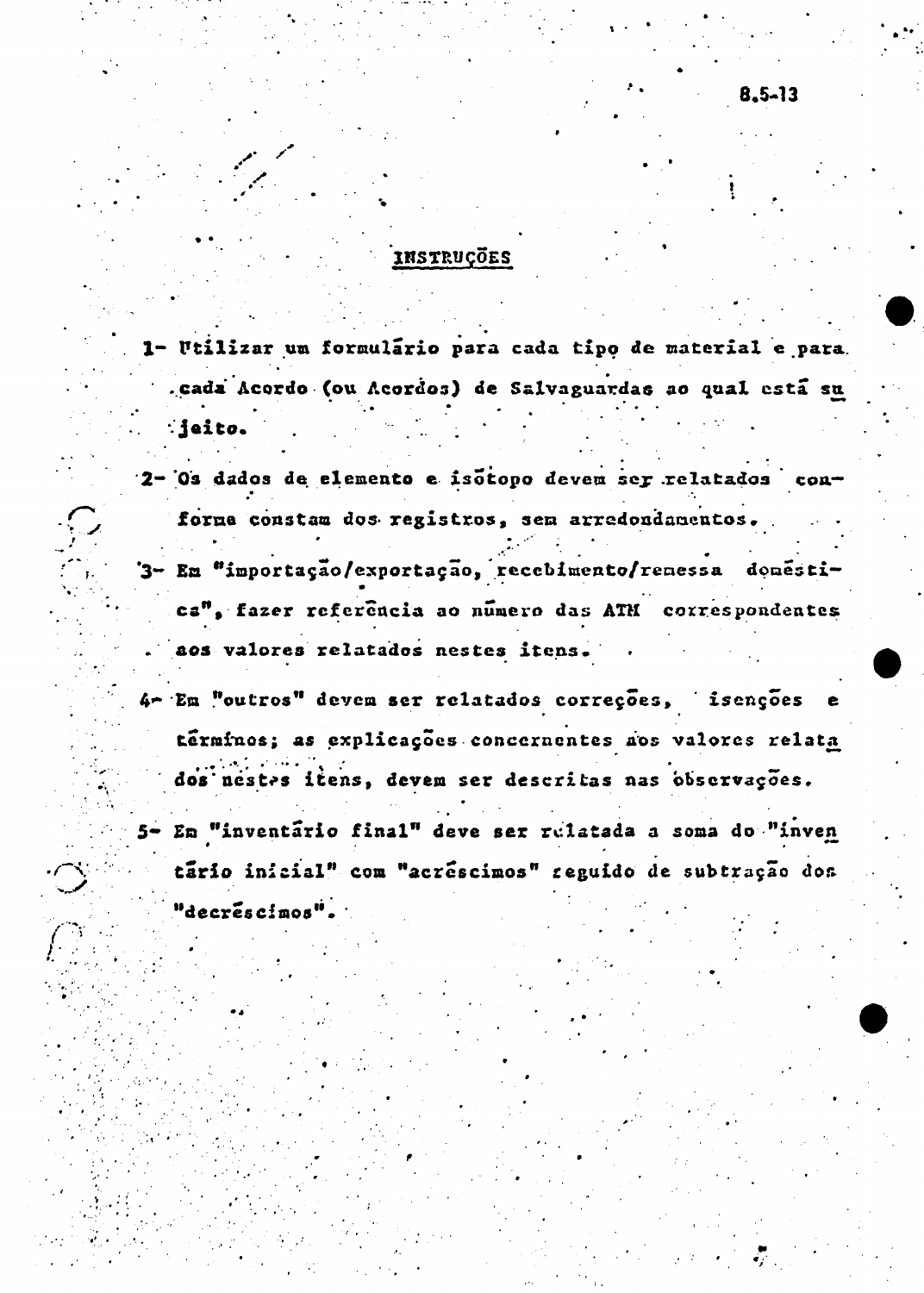#### INSTITUTO DE PESQUISAS ENÉRGÉTICAS E NUCLEARES

Caixa Postal 11 049 (Pinheiron)<br>Caixa Postal 11 049 (Pinheiron)<br>End. Teloprafico - IPENUCLEAR<br>Teletone (PABX) - 211-5011<br>CGC - 43378.448/0001-43<br>SÃO PAULO - 01000

| $\sim$       | Fuel elem. | INITIAL WEIGHT (g) |           | ACTUAL WEIGHT (g) |       |              |              | <b>POSITION</b> |            |             |             |                |
|--------------|------------|--------------------|-----------|-------------------|-------|--------------|--------------|-----------------|------------|-------------|-------------|----------------|
| LOAD         | nt         | Total U            | $U-235$   | Toul U            | U.235 | Cold Storage | Reactor Core | Storage Rack    | Decay Pool | First Floor | Under Floor | <b>REMARKS</b> |
|              |            |                    |           |                   |       |              |              |                 |            |             |             |                |
|              | $\sim$     |                    |           |                   |       |              |              |                 |            |             |             |                |
|              |            |                    |           |                   |       |              |              |                 |            |             |             |                |
|              |            |                    |           |                   |       |              |              |                 |            |             |             |                |
|              |            | $\bullet$          |           |                   |       |              | ÷            |                 |            |             |             |                |
|              |            | $\bullet$          |           |                   |       |              |              |                 |            |             | $\sim$      |                |
|              |            |                    |           |                   |       |              |              |                 | $\sim$     |             |             | $\bullet$      |
|              |            |                    |           |                   |       |              |              |                 |            |             | $\cdot$     | $\bullet$      |
|              |            |                    |           |                   |       | $\bullet$    |              |                 |            |             |             |                |
|              |            | $\bullet$          |           |                   |       |              |              | $\bullet$       |            |             |             |                |
|              |            |                    | $\bullet$ |                   |       |              |              |                 |            |             |             |                |
|              |            |                    |           |                   |       |              |              | $\sim$          |            |             |             |                |
|              |            |                    |           |                   |       |              |              |                 |            |             |             |                |
|              |            |                    |           |                   |       |              |              |                 |            |             |             |                |
| <b>IOTAL</b> |            |                    |           |                   |       |              |              |                 |            |             |             |                |

FUEL ELEMENT SITUATION AS OF  $\sim$ 

1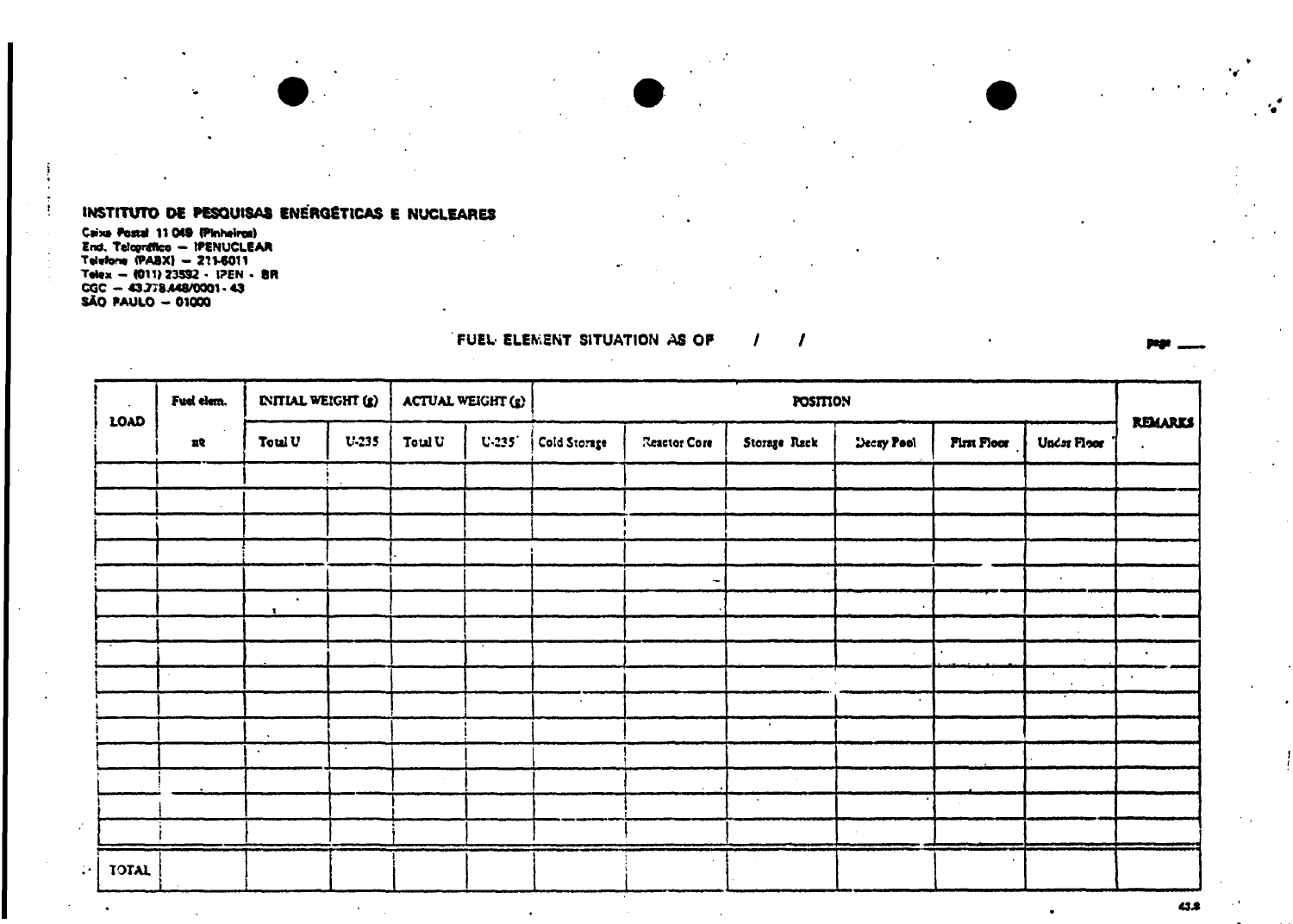

## RELATORIO DE OPERAÇÃO-RO COMISSÃO NACIONAL DE ENERGIA NUCLEAR

REATOR DE

**PESQUISA** 

| FIRUTALAÇÃO -- AREA DE CONTABILIDADE - PERIODO RELATADO - ACORDO TRELATÓRIO |  |  |
|-----------------------------------------------------------------------------|--|--|
|                                                                             |  |  |
|                                                                             |  |  |
|                                                                             |  |  |

| <b>DADOS DE PRODUÇÃO E NUCLEARES</b>                      | <b><i><u>Unidade</u></i></b> | <b>TOTAL</b>         |
|-----------------------------------------------------------|------------------------------|----------------------|
| RERGIA                                                    |                              |                      |
| TEMPO EM OPERAÇÃO                                         |                              |                      |
| 201<br>$\mathbf{u}_{\mathbf{r}}$<br><b>OUEIMA NUCLEAR</b> |                              | $\ddot{\phantom{1}}$ |
| 20%<br>$\mathbf{u}_{\text{Total}}$                        |                              |                      |
| $\mathbf{u}_{\mathbf{S}}$<br>931<br>٠.                    |                              |                      |
| 938<br>$\mathbf{U}_{\text{Total}}$                        |                              |                      |
| PRODUÇÃO NUCLEAR                                          |                              |                      |
| NÚMERO DE OPERAÇÕES (baixa potência)                      |                              |                      |
| (alta poténcia)                                           |                              |                      |

### OBSERVAÇÕES

NÚMERO DA CONFIGURAÇÃO :

|                        |      | RESPONSÁVEL PELA CONTABILIDADE E CONTROLE NA |             |
|------------------------|------|----------------------------------------------|-------------|
| ÁREA DE CONTABILIDADE. |      | INSTALAÇÃO                                   |             |
| <b>NOKE</b>            |      | NOYE.                                        |             |
| <b>ASSINATURA</b>      | DATA | ASSINATURA                                   | <b>DATI</b> |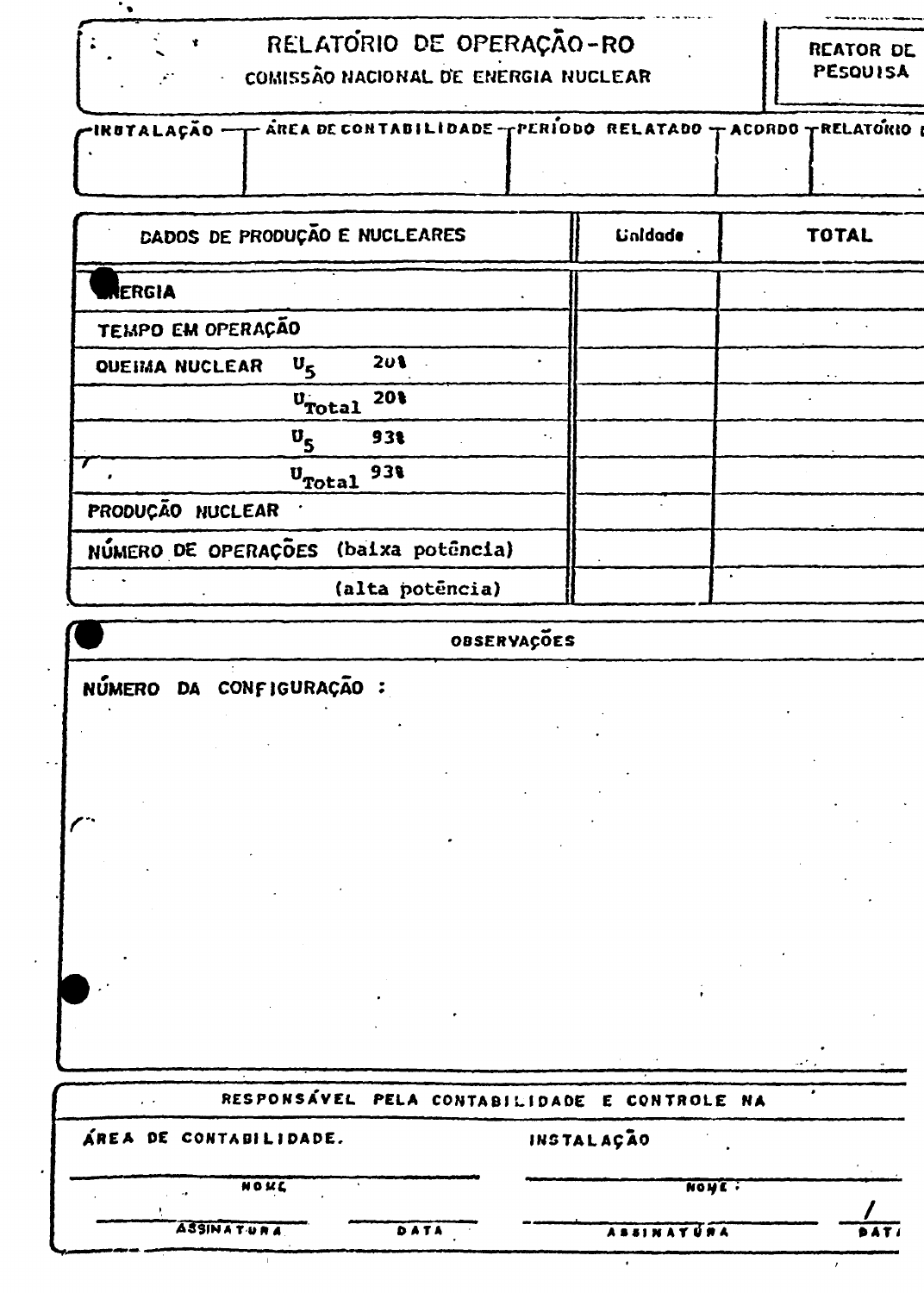### HNSTITUTO DE PESQUISAS ENERGÉTICAS E NUCLEARES

Calso Postal 11049 (Pinheiros) End. Telegráfico - IPENUCLEAR Telefone (PABX) - 211-6011 Telex  $-$  (011) 23592 - IPEN - BR  $CGC = 43.778.448/0001 - 43$ **SÃO PAULO - 01000** 



 $8,5 - 8$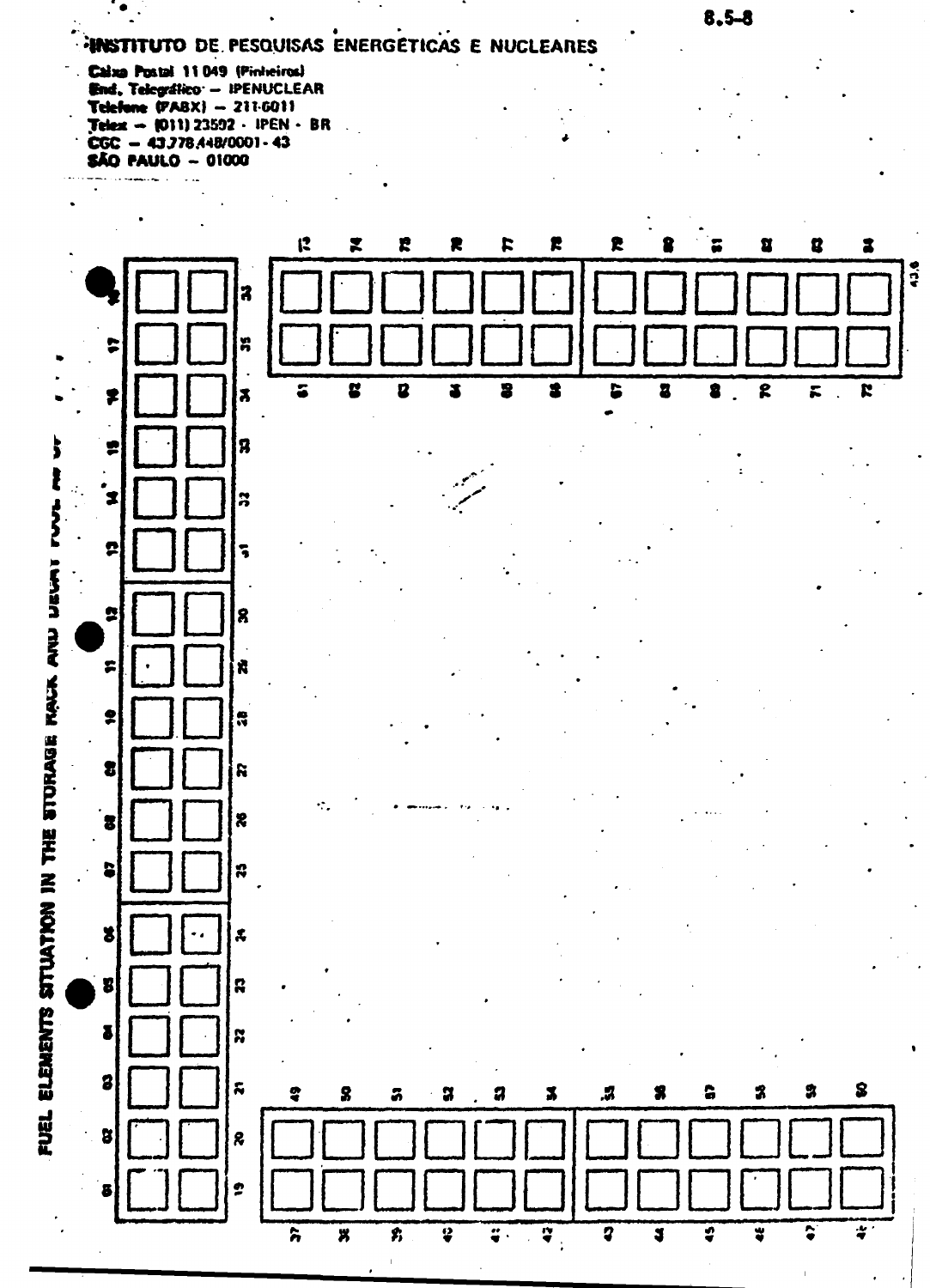### INSTITUTO DE PESQUISAS ENERGÉTICAS E NUCLEARES

Caixa Postal 11 049 (Pinheiros)<br>
End. Telegrafico - IPENUCLEAR<br>
Telefone (PABX) - 211-6011 Telex - (011) 23592 - IPEN - BR  $CGC = 43.778.448/0001 - 43$ SÃO PAULO - 01000

**REACTOR MAPPING CORE** 

| <b>CONFIGURATION Nº.</b>     |                | <b>DATE</b>                  |  |  |  |
|------------------------------|----------------|------------------------------|--|--|--|
| GRID PLATE                   |                |                              |  |  |  |
| $\mathbf{a}$<br>2<br>1<br>4  | $\bullet$      | 6<br>$\overline{\mathbf{r}}$ |  |  |  |
| h,                           |                |                              |  |  |  |
| 21                           |                |                              |  |  |  |
| ļ31                          |                |                              |  |  |  |
| k,                           |                |                              |  |  |  |
| 51                           |                |                              |  |  |  |
| G1                           |                |                              |  |  |  |
| $\overline{\mathbf{v}}$      |                |                              |  |  |  |
| ls 1                         |                |                              |  |  |  |
| 91                           |                |                              |  |  |  |
|                              |                |                              |  |  |  |
| <b>Standurd fuel element</b> | <b>I EGEND</b> | <b>Neutron source</b>        |  |  |  |
| <b>Contral full element</b>  |                | Mus                          |  |  |  |

Heffector element

**Treadration Incility**